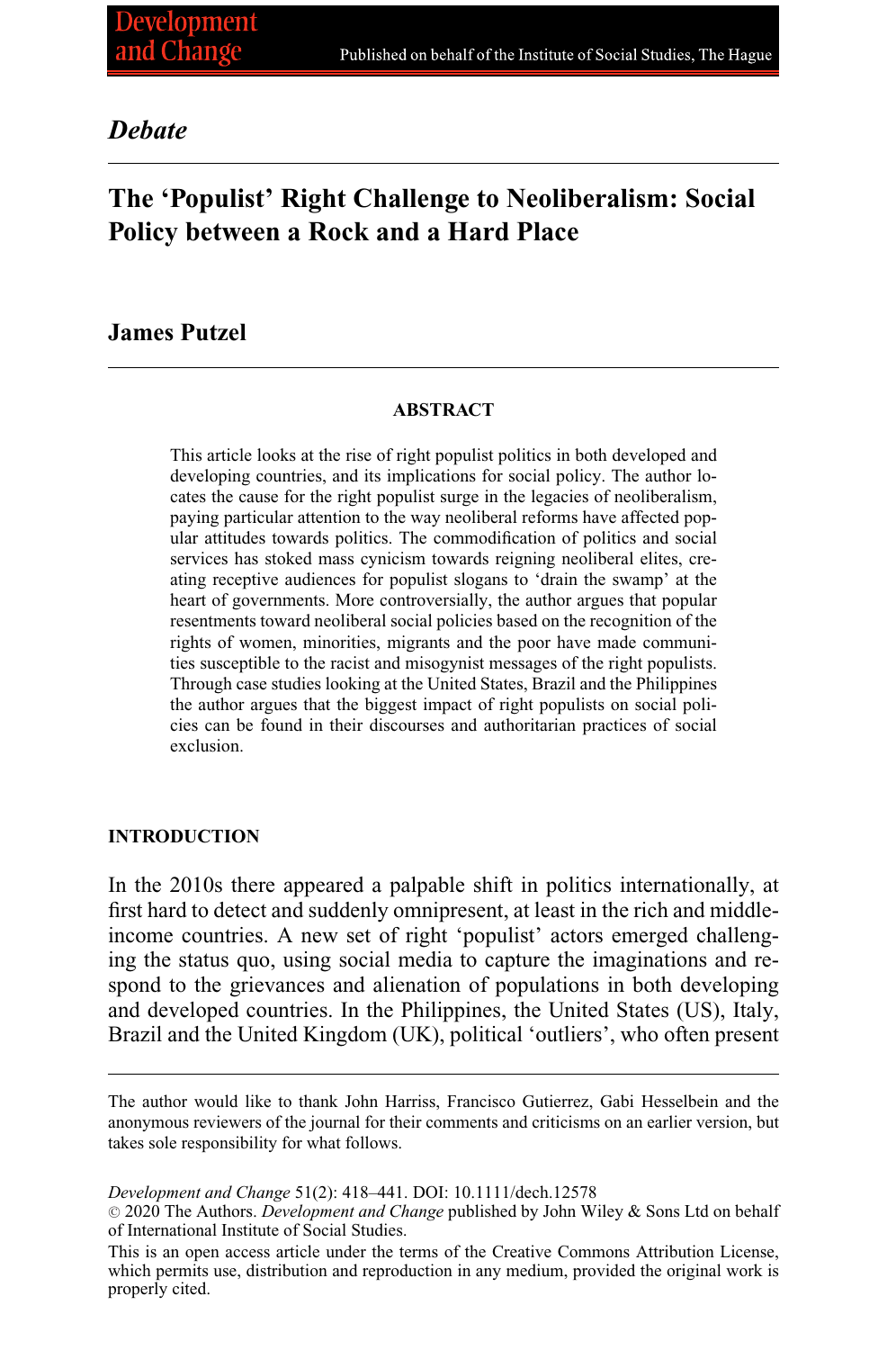themselves as 'outsiders', succeeded in upsetting long-established ways of doing politics, sidestepping or changing conventional political norms and gaining political power. In its divisive discourse and policies towards the poor, minorities and women, the 'new' politics of the right threatens to undermine the already commoditized social policy regimes that have characterized the 'neoliberal era' since the early 1980s.

Can there be any sense in labelling as practitioners of 'right populist politics' political currents as disparate as those led in developing countries by the likes of President Rodrigo Duterte in the Philippines and President Jair Bolsonaro in Brazil, and in developed countries by President Donald Trump in the US and Matteo Salvini in Italy, to name but a few? These are leaders with very distinct programmes, notably on social policy, tailored to appeal to national constituencies and anchored in national political histories. They, and many other similar actors emerging as challengers vying for state power in recent years, operate in both new political movements as well as established political parties, including both parties that have held government power in the past and those that have been operating at the 'fringes' of political systems until relatively recently. By 'fringes' we mean both those on the political extremes and those that have had a very narrow geographical base of support, which in the past appeared to have little prospect of gaining national leadership or state power.

What makes them 'populists'? First, populist leaders appeal directly to their constituents, passing over the heads of traditional instances of political intermediation, including the organizational hierarchies of established political parties and media organizations where programmes and policies have traditionally been scrutinized against independent sources of evidence. Secondly, they classically claim to speak for, and personify the interests of, 'ordinary people' against established elites (even when these leaders often emerge from elites themselves), and they condemn those who disagree as somehow not genuinely 'of the people'. Thirdly, they tell people what they want to hear, often appealing to popular beliefs, prejudices, anxieties and fears, without the need to anchor their programmes or policies in scientific or expert knowledge. Fourthly, these leaders commonly portray themselves as 'outsiders' to established politics (often they have re-invented themselves as outsiders), but more often they are 'outliers' — members of fringe minority factions of established political parties or political organizations that have hitherto operated only on the margins of established political systems.

We eschew the use of 'populism' as it denotes a coherent ideological orientation and a set of shared ideas and beliefs.<sup>1</sup> The term 'populist' refers to a

<sup>1.</sup> Historically, there have been distinct political-ideological currents of 'Populism' identified with the political left, for instance in the late 19th century in both Russia (Berlin, 1960: viiviii) and the United States (Peffer, 1893: 678). In recent years, Argentinian political theorist Ernesto Laclau (2005) has reclaimed 'Populism' as a radical people-centred ideology, inspiring leaders like Pablo Iglesias in Spain (Errejón, 2014; Errejón and Mouffe, 2016).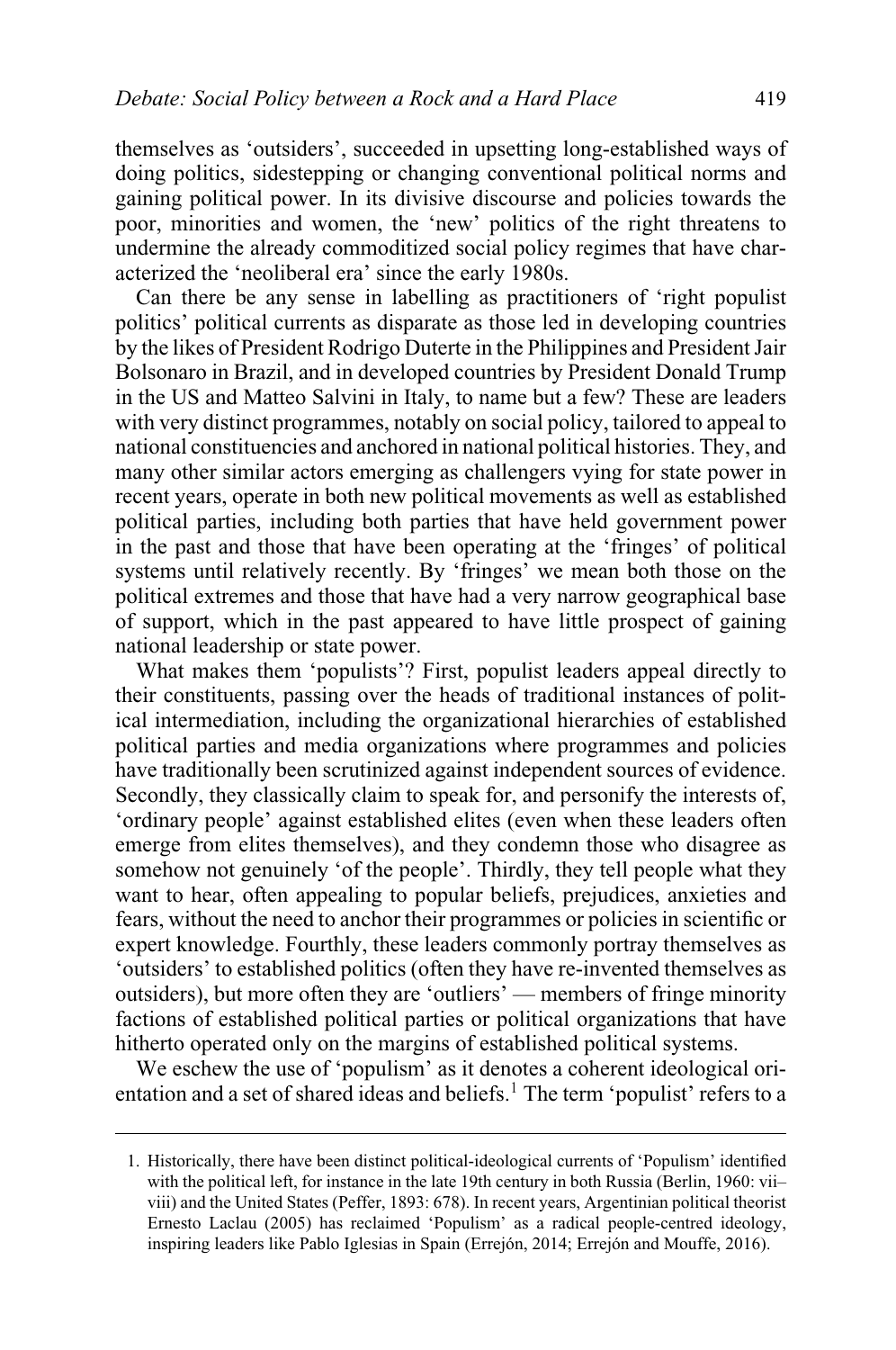'way of *doing* politics', which can be, and historically has been, practised on both the left and the right (Conniff, 2012: 5). In recent years, leaders on the political left could also be said to practise populist politics, like former Presidents Evo Morales and Rafael Correa in developing countries and Bernie Sanders, Jeremy Corbyn and Pablo Iglesias in developed countries. Here we are concerned with understanding those practising populist politics of the right, who have already achieved state power, and the likely impact they may have on social policy, not least because they have been far more successful in challenging dominant neoliberal political authorities than populists on the left.

The 'right populist' movements of today draw on deeply rooted ideas on the political right about the market and society that pre-date neoliberalism.<sup>2</sup> Those who have attempted to understand the social policy of the new right movements in Europe and North America have failed to discern the differences between them and the reigning neoliberal order.<sup>3</sup> This is not surprising because the right populists and neoliberals share a commitment to market fundamentalism, or economic liberalism. Where right populists have come to power, they have for the most part maintained the 'market friendly' social policies of neoliberalism, but have had their biggest impact on social policy by weakening the rights of minorities and women and sowing division among the poor.

The defining characteristics of 'neoliberalism' remain contested (Chang, 2002; Thorsen, 2010; Venugopal, 2015). However, there is general agreement that a major shift occurred in the dominant economic thinking and policies within the capitalist world with the Reagan–Thatcher revolution of the early 1980s, which can be said to have launched the first phase of neoliberalism that lasted until the early 1990s. Neoliberalism has been defined by a commitment to limit state intervention in and regulation of markets, to create flexible labour markets thus limiting the power of trade unions, to limit state social spending and to promote, where possible, private sector delivery of services (like health, education, water, energy, transportation and, at the extremes, domestic security including policing and prisons). The right populists of today do not diverge significantly from these positions, which after all were born of the philosophies of Ludwig von Mises, Friedrich Hayek and Milton Friedman, whose laissez-faire economics are the holy grail of

<sup>2.</sup> In this contribution to the Debate, the term 'right populist' rather than 'right-wing populism' is purposefully used to emphasize the point that populist politics today is a way of doing politics and not an ideology with right and left wings. These are actors operating in the long tradition of the political right, the lineage of which is traced from its origins in the wake of the French Revolution to the present neoliberal era in the works of Steven Lukes (2003/2008) and Roger Eatwell (1989).

<sup>3.</sup> Fenger (2018) provides a good summary of this work. In an early article on the topic, Betz (1993: 423) in fact argued that a defining feature of radical right parties was their 'pronounced neo-liberal programme'.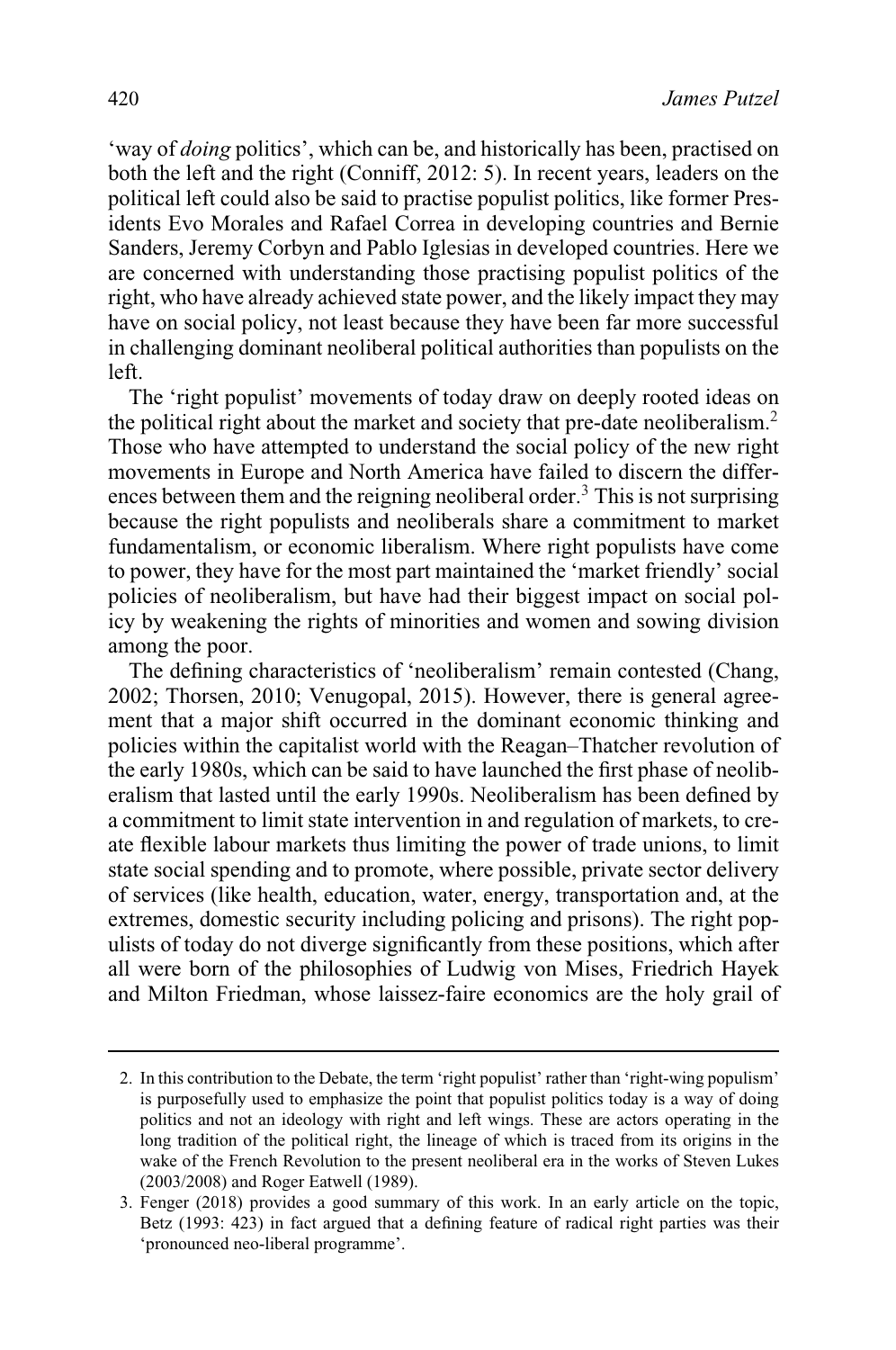the modern political right. They diverge instead over three further central features of the neoliberal order.

First, where neoliberals have prioritized global markets, the right populists favour domestic markets. Second, the right populists oppose the rights agenda that emerged during what Fine and Saad-Filho (2017) called the 'mature phase' of neoliberalism. A final area of sharp divergence of the new right from reigning neoliberalism involves the authoritarian character of these political movements. While neoliberals skewed laws in favour of capital and the rich against labour and the poor, they were generally in favour of the rule of law. There is a distinct authoritarian trend among the right populists towards a toleration of heavy-handed police and vigilante action against the 'criminal poor'.

The central argument of this contribution to the Debate is that these new rightists are making their biggest impact on social policy in both developed and developing countries through discourses and actions that promote social exclusion. They undermine struggles for more just and universal social policies by dividing society between 'native majorities' and ethnic, religious or migrant minorities. They divide the poor between the 'deserving' and 'undeserving' or even the 'criminal', in the worst cases legitimizing vigilante actions of majority communities against minorities. Their legitimation of misogynist and racist discourse threatens to undermine progress made over the past few decades towards recognizing the rights of women and ethnic and religious minorities. On a wider level their tendency to reject scientific evidence, to attack independent media, to question judicial independence and to reject multilateral international rules and organizations, threatens the arenas in which people have fought for and won more progressive social policies in the past.

The first part of the article discusses how reigning neoliberalism has created the conditions for the rise of right populist politics. There is considerable recognition that right populist movements have thrived on popular anger caused by the economic impact of neoliberal globalization. Much less attention has been paid to the political legacies of neoliberalism. These have not only created deep cynicism towards the state and established political parties, but also popular animosity towards the rights won by women and minorities that have partly shaped social policies during the neoliberal era. The second part of the article takes up three case studies chosen because they include both developed and developing countries where right populists have succeeded in gaining power: the Philippines, the United States and Brazil. It examines their often-contradictory moves on social policy since coming to office and how their authoritarian inclinations and their divisive approach to the poor, women and minorities affect actions on social policy. The conclusion sums up the challenges presented by the rise of these new movements, particularly in the domain of social policy.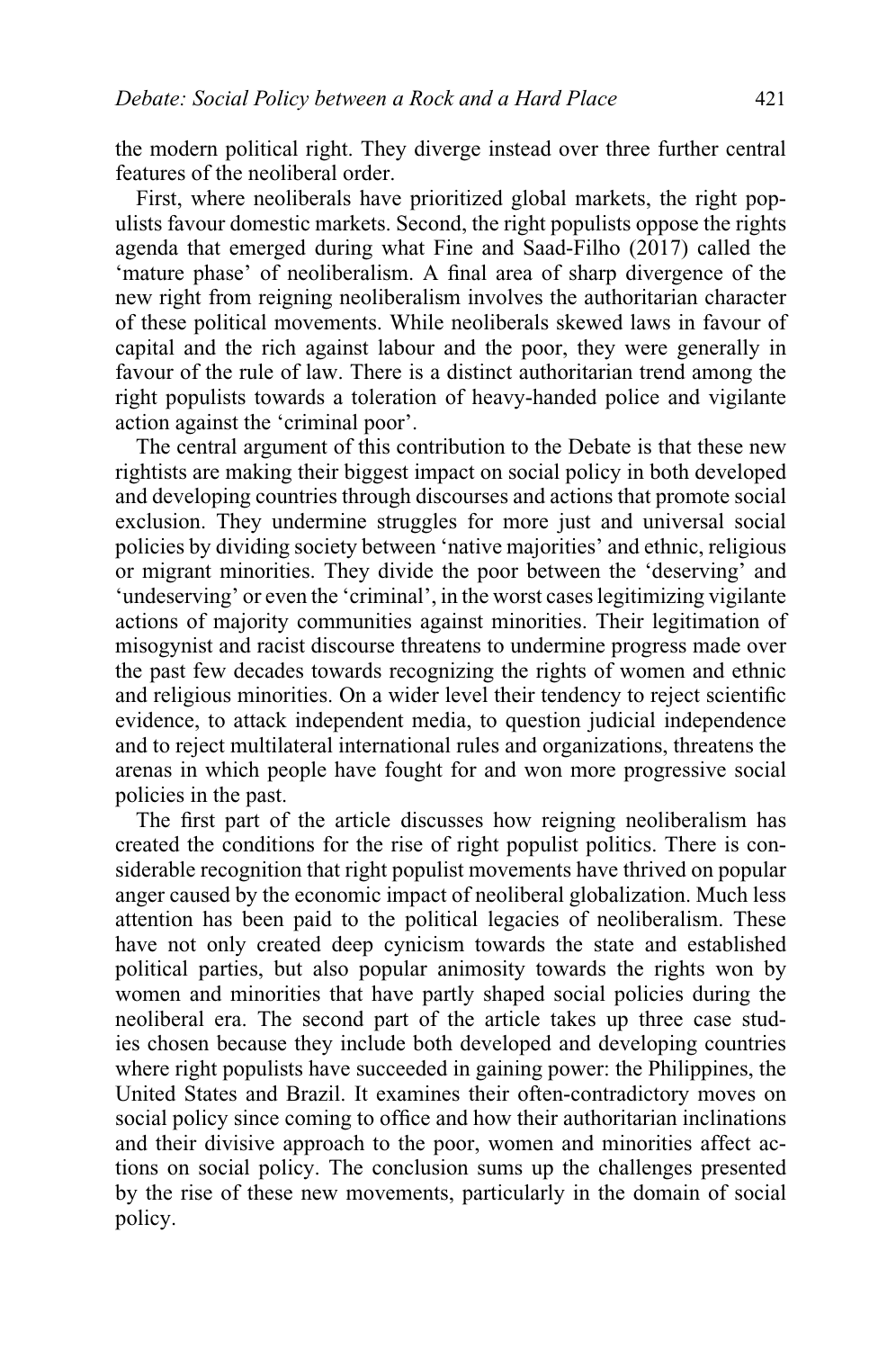#### **NEOLIBERAL LEGACY AND THE RISE OF THE POPULISTS: ECONOMY, POLITICS AND SOCIAL POLICY**

The economic legacy of neoliberalism has figured prominently in many discussions of the rise of right populist politics, but there has been much less attention accorded to its political legacies and the way 'mature neoliberalism' redefined social policy as delivery of services to 'customers'. The commodification of politics and social services may have been even more potent in rendering populations in most developed countries and middleincome countries in the developing world vulnerable to the messages of right populists than the economic legacy of neoliberalism. In this section we examine the economic, political and social policy legacies of neoliberalism that have created a fertile terrain for right populist politics.

#### **The Return of Extreme Levels of Inequality**

The reforms unleashed by the Reagan–Thatcher revolution of the early 1980s undid much of the redistributive fiscal and social policies that had characterized the 'New Deal' and post-World War II era. They led, after nearly four decades, to an enormous increase in inequality in most developed and developing countries. With tax cuts, expanded opportunities for investment in low-wage economies and for speculation in financial markets and almost unlimited opportunities for luxury consumption, the top 1 per cent of income earners in the developed countries captured an ever increasing share of income within their countries (Galbraith, 2002; Milanovic, 2003; Palma, 2009, 2011; Piketty, 2014). Through processes of privatization of state assets, trade liberalization, the radical curtailment of trade union rights, the promotion of flexible labour markets and the deregulation of finance, the reforms were designed to unleash the potential of markets to deliver economic growth. By encouraging finance to move much more freely around the globe, the reforms saw the destruction of many old industrial activities and communities in the developed counties.

This pattern of globalization saw the bifurcation of the developing countries. Those that had states capable of launching export-oriented industrialization (most remarkably so among the 'developmental states' in East Asia) benefited. The majority of developing countries, where moves towards industrialization were arrested or even set in reverse (Arrighi, 2002; Easterly, 2001; Mkandawire, 2005; Palma, 2003: 134–36), suffered.

Trade liberalization, the privatization of state assets and fiscal reforms favouring the owners of wealth allowed elites to maintain their position, or greatly improve it, with opportunities in the globalized economy. Even as growth returned after the millennium, it was founded either in the service sector or primary commodities trade, with limited expansion of manufacturing or agricultural production. The impact of post-1980 neoliberal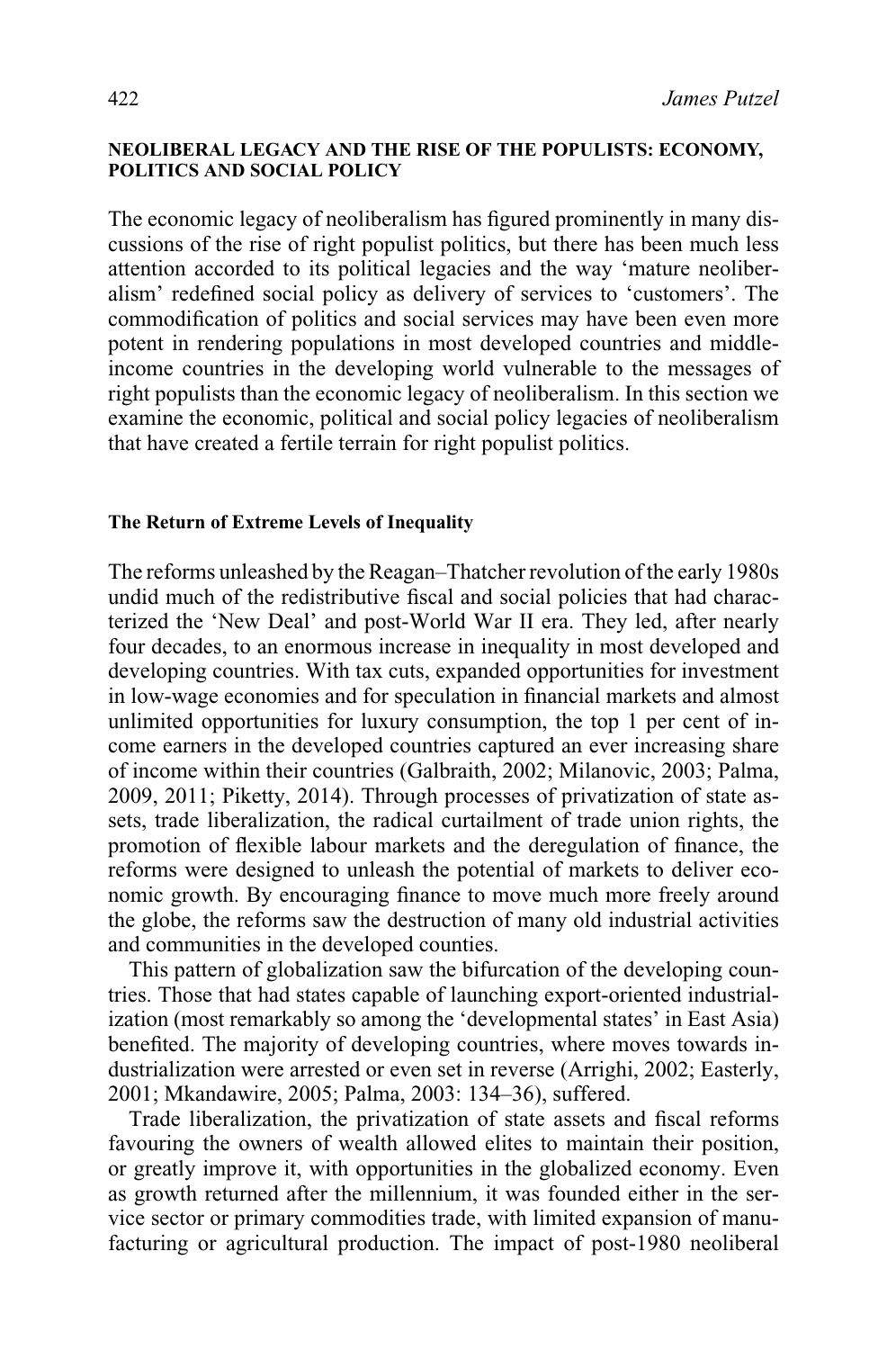reforms benefited the wealthy and the upper-middle classes, whose numbers expanded with growth in the service sector. However, lower-middle classes and workers in the formal sector, especially those whose families once had employment in the public sector or in embryonic manufacturing, as well as poor farmers and farmworkers, enjoyed fewer benefits from neoliberal reforms (Petras, 1999). Already high levels of inequality were either frozen or worsened (World Inequality Lab, 2018). There has been a rapid process of urbanization in many lower- and middle-income countries, but it has been urbanization without industrialization, seeing a vast expansion of informal economic activities as well as increased levels of crime (World Bank, 2017).

The financial crisis of 2007–08 marked a turning point in public awareness, particularly in the rich countries, about the extent of inequality that had evolved in the decades of accelerated globalization. The measures taken to avoid economic meltdown after the financial crisis hardly had an impact on the privileged position of the beneficiaries of globalization. The pattern of unequal distribution of the benefits of globalization, experienced to differing degrees among the developed and developing countries, contributed enormously to the sense of alienation and anger felt by old working class communities, small business owners and much of the middle class in the rich countries, and the lower-middle class and worker and farmer families in middle-income countries of the developing world (Koo, 2016; MGI, 2016).

The sharp rise in inequality and the destruction of old sites of stable industrial employment that had accompanied globalization and the financialization of capitalism, led to widespread popular resentment in both developed countries and middle-income countries in the developing world, and this provided a fertile terrain for the rise of right populist politics.

## **Vilification of the State and Politics: Social Policy as Service Delivery to Customers**

The political legacies of neoliberalism, which involved the commodification of politics and social services, have led to widespread popular cynicism towards established political elites, rendering societies much more susceptible to the demagogic politics of the populist right. During the decades of neoliberal dominance there was the promotion of an entire intellectual architecture that modelled public authority, or the realm of the state, as a site of individual self-seeking behaviour, prone to rent seeking and corruption, as well as 'free riding' and inefficiency. The 'rational choice' theory evolved from neoclassical economics came to occupy a prominent place in the study of states and politics.4 Criticisms were mounted toward the direct participation

<sup>4.</sup> McClean (2017) demonstrates the extent to which James Buchanan and his 'public choice school' were purposefully financed by big business in the United States.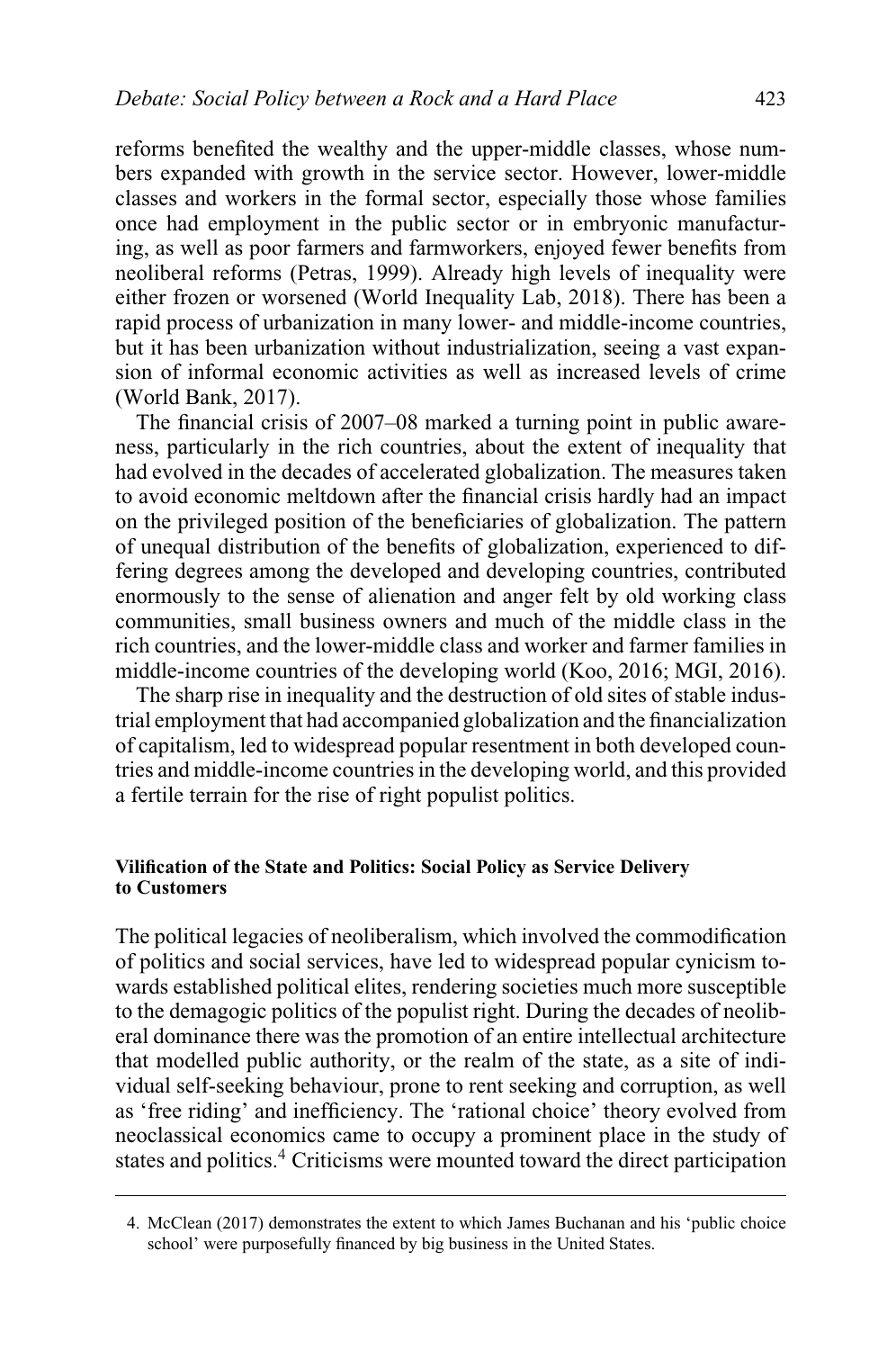of the state in economic activity; thus prescriptions of privatization of public assets and 'outsourcing' of administrative activities and 'contracting out' of service delivery were widely promoted in both the developed and developing countries. Analytical and prescriptive frameworks of 'New Public Management' were promoted with the objective of increasing efficiency in redirected public agencies (Hood, 1991).

This was not only a change in the way public authority was conceptualized, but actually a profound transformation in how states were organized and in the behaviour of both administrative and political authorities. States became 'service providers' and citizens became 'customers'. The practice of politics also significantly changed as voters too were customers in the 'political marketplace'. Notions of public administration as sites of 'public service' and politics as a 'vocation' were displaced by rational actor models, which increasingly informed organizational design and measurements of success and failure. The same occurred in what was previously known as the 'voluntary sector' re-invented as 'non-governmental organizations' (NGOs) that became increasingly 'professionalized' and organized along the same lines. Whole new 'for profit' businesses developed to carry out what once was considered the provision of public services. While political lobbying activities had long existed, a new sector of political lobbying firms emerged from the 1980s in Washington DC, spreading to political capitals around the world. The wholesale commodification of state and political activities became a self-fulfilling prophecy. Former prime ministers and presidents, senior politicians and administrators came to command hitherto unheard-of salaries after leaving public office or public service, not least on the boards of financial organizations and lobby firms.<sup>5</sup> They joined the ranks of 'globalized elites', symbolized so appositely in the annual meetings of the World Economic Forum in Davos.

In a world of growing economic inequality, where people feel betrayed by established political parties, it is understandable that they have responded enthusiastically to the right populists' calls to 'drain the swamp' of privileged elites at the heart of governments run on neoliberal principles.

### **Social Policy in the 'Mature' Phase of Neoliberalism: Market-friendly Individual Rights**

More controversially, the neoliberals' approach to social policy, based on granting rights to the poor, minorities and women, has created reserves of resentment among middle-class and working people who have experienced

<sup>5.</sup> Reports abound in the media of the exorbitant fees for public appearances charged by the likes of Tony Blair and Bill Clinton. See, for instance, 'Blair Paid \$500,000 for 20-minute Talk', *Financial Times* 8 November 2007.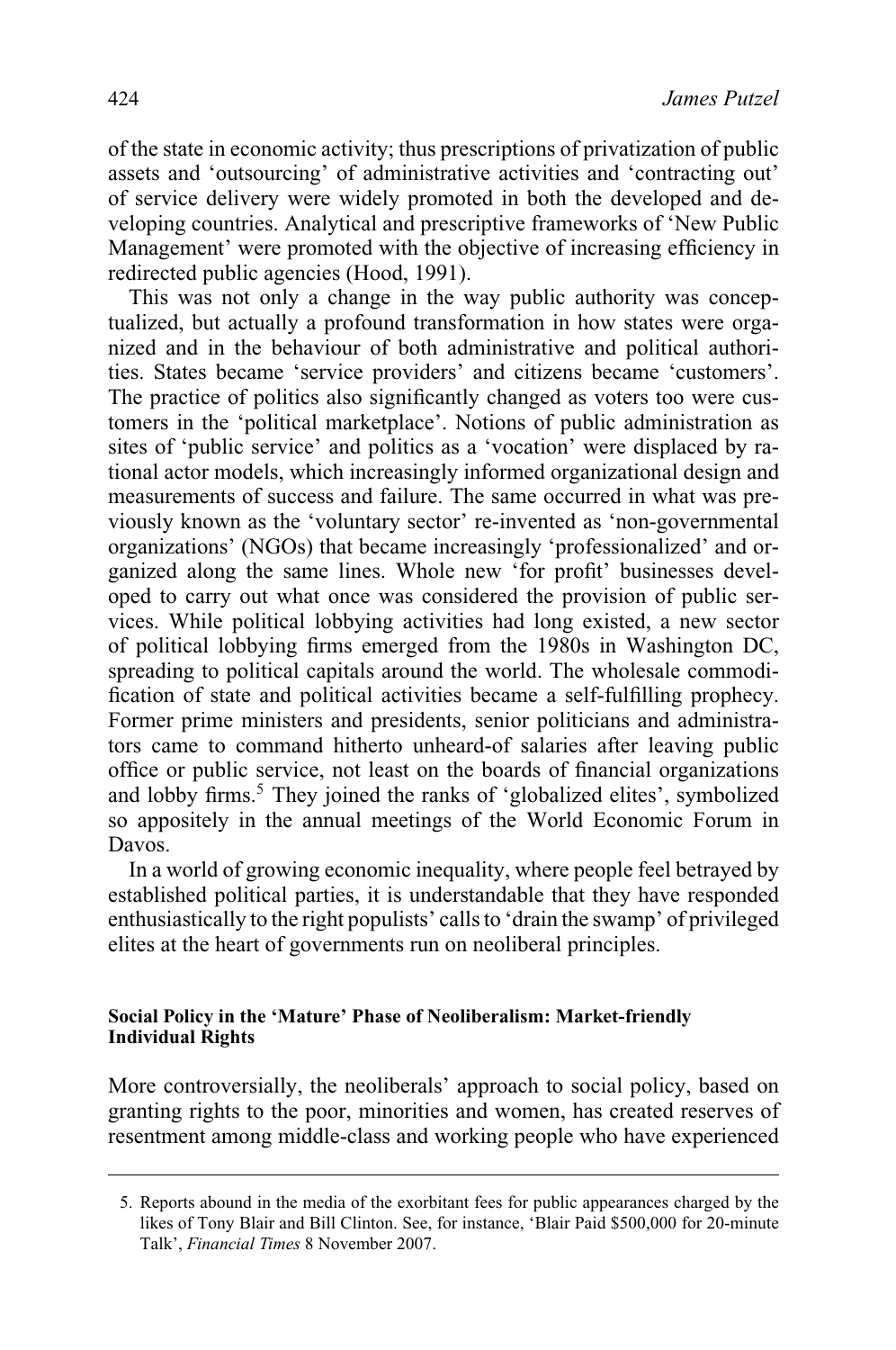a decline in their own economic prospects. It is at least partly by stoking this resentment that right populists have built mass followings in recent years. During the second phase of neoliberalism, roughly from the mid-1990s, new attention was devoted to responding to civil society actors, already cowed by neoliberal authorities, who advocated reforms to alleviate the devastating economic and social impact of early neoliberal pro-market reforms (Fine and Saad-Filo, 2017: 695). In the domain of international development, on top of the hard-line prescriptions for structural adjustment and the social protest they generated, moves were made to make pro-market strategies more palatable. This involved the launching of 'Voices of the Poor', the turn to institutions and 'good governance', the endorsement of 'human development', 'poverty reduction strategy papers', 'mainstreaming gender' and eventually the Millennium Development Goals, followed by the Sustainable Development Goals.

It was this evolution during phase two neoliberalism that came to define social policy for the neoliberal era. Targets for poverty reduction, gender equity, access to health and education were to be achieved through aid and domestically funded targeted programmes with such delivery tools as conditional cash transfers (CCTs), none of which contradicted the marketoriented nature of neoliberal strategies. Saad-Filho (2015: 1227) documents the successfulness of the original CCT, the Programa Bolsa Família in Brazil, in providing 'substantial income support to the poorest', but he argues that long-term and widespread progress would have required 'universalization and de-commodification of social provision'.

The changes in the development framework and the evolution of social policy under phase two neoliberalism were designed to cushion, but not undermine, the financialization of capitalism and were functional to the consolidation of the neoliberal order. In fact, these changes could be understood as a great triumph of neoliberalism since phase two, which roughly began in the early 1990s, corresponded to the final surrender of social democracy to the hegemonic neoliberal project. In country after country, social democratic parties and thinkers (Giddens, 1998), accepted the edict of TINA ('there is no alternative') and the logic of neoliberalism. This was when Tony Blair and Gordon Brown and their 'New Labour' party in the UK, Bill Clinton's Democratic Party in the US and Gerhard Schröder's Social Democratic Party in Germany not only surrendered to the reigning ideology by adopting it (with its softer 'third way' face), but actively implemented the agenda of phase two neoliberalism.

This evolution in neoliberal social policy was related at a deeper level to the move among neoliberal-dominated states to recognize a panoply of social and political rights, as long as such a move would further the consolidation of markets. Nancy Fraser (2009) demonstrated the ways in which 'second wave feminism', in its far-reaching critique of the patriarchal character of post-World War II state-managed capitalism, was accommodated and used to extend rights to women that facilitated their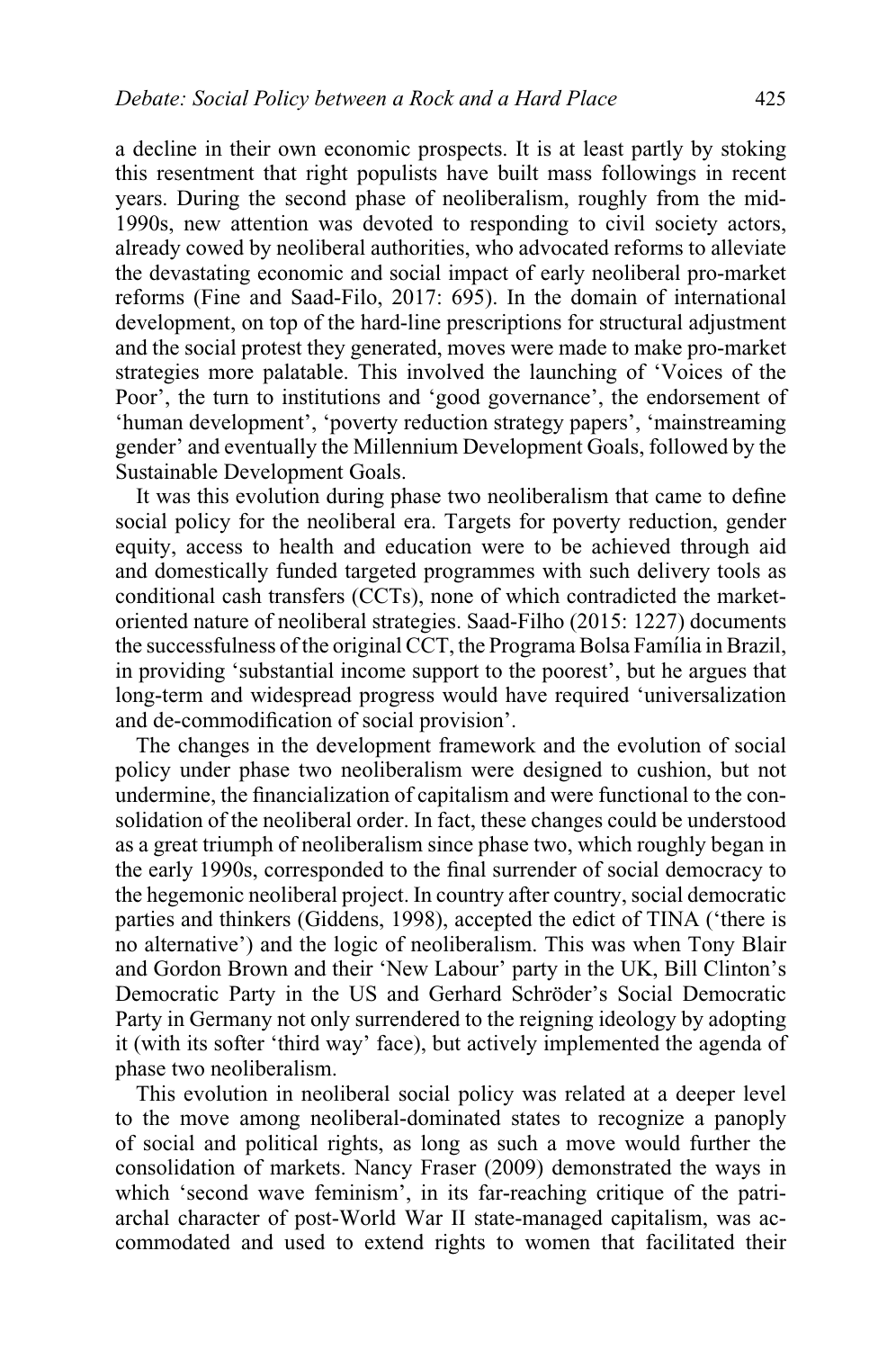participation in labour markets and patterns of social reproduction consistent with the neoliberal project. Other feminist theorists and social scientists dispute such an interpretation, either by underlining gains of women in the process or insisting on the deleterious impact of neoliberalism on women and the feminist cause (Eschle and Maiguashca, 2018; Wilson, 2015; Yoo, 2011). However, the point is that the decades of neoliberal dominance saw a widespread increase in women's participation in the workplace, the development of microcredit programmes that shifted women's position in the power dynamics of households, programmes for women to access family planning and new legal measures (of course differentially achieved across countries) to formally target sexual harassment, gender discrimination in the workplace and violence against women (World Bank, 2019).

Kymlicka (2013) provides a similar argument about the pattern of recognition of ethnic minority rights and what he ends up calling 'neoliberal multiculturalism'. While during the early days of neoliberalism, there was a widespread rejection of multiculturalism as overly state interventionist, over time there was an increasing enthusiasm among political authorities to endorse multicultural practices. This was in part a response to civil society organizations demanding recognition of ethnic rights and an end to discrimination, but it also became clear that the implementation of multiculturalism advanced the consolidation of markets everywhere. He documents how the World Bank became a strong advocate in the early 1990s on the grounds that ethnicity is a source of social capital, which enables deeper market participation. This was manifested differently in terms of indigenous ethnic groups and immigrants: 'Immigrant transnationalism, then, is an asset in an increasingly global marketplace — it facilitates global trade' (Kymlicka, 2013: 110).

In the developed countries, the widespread practice of recognizing the individual rights of women, ethnic minorities and immigrants, and the associated 'political correctness' adopted by reigning political elites, has likely contributed as much to the rise of right populist politics as the patterns of income inequality unleashed by neoliberalism. Working-class and many middle-class families saw their worlds of work and their communities eviscerated by globalization. On top of this, white working-class men saw their traditional position of authority over women, their 'superiority' over ethnic minorities and the unorganized poor put into question by the recognition of these rights, creating widespread feelings of resentment against liberal elites in power.

In middle-income developing countries, where workers, farmers and lower-middle-class people suffered from neoliberal structural adjustment and financial stabilization programmes, elites had opportunities to maintain or even increase their wealth and status in the globalized economy. By the time that phase two neoliberalism emerged, elites endorsed the 'rightsgranting' practices that accompanied new programmes of 'good governance'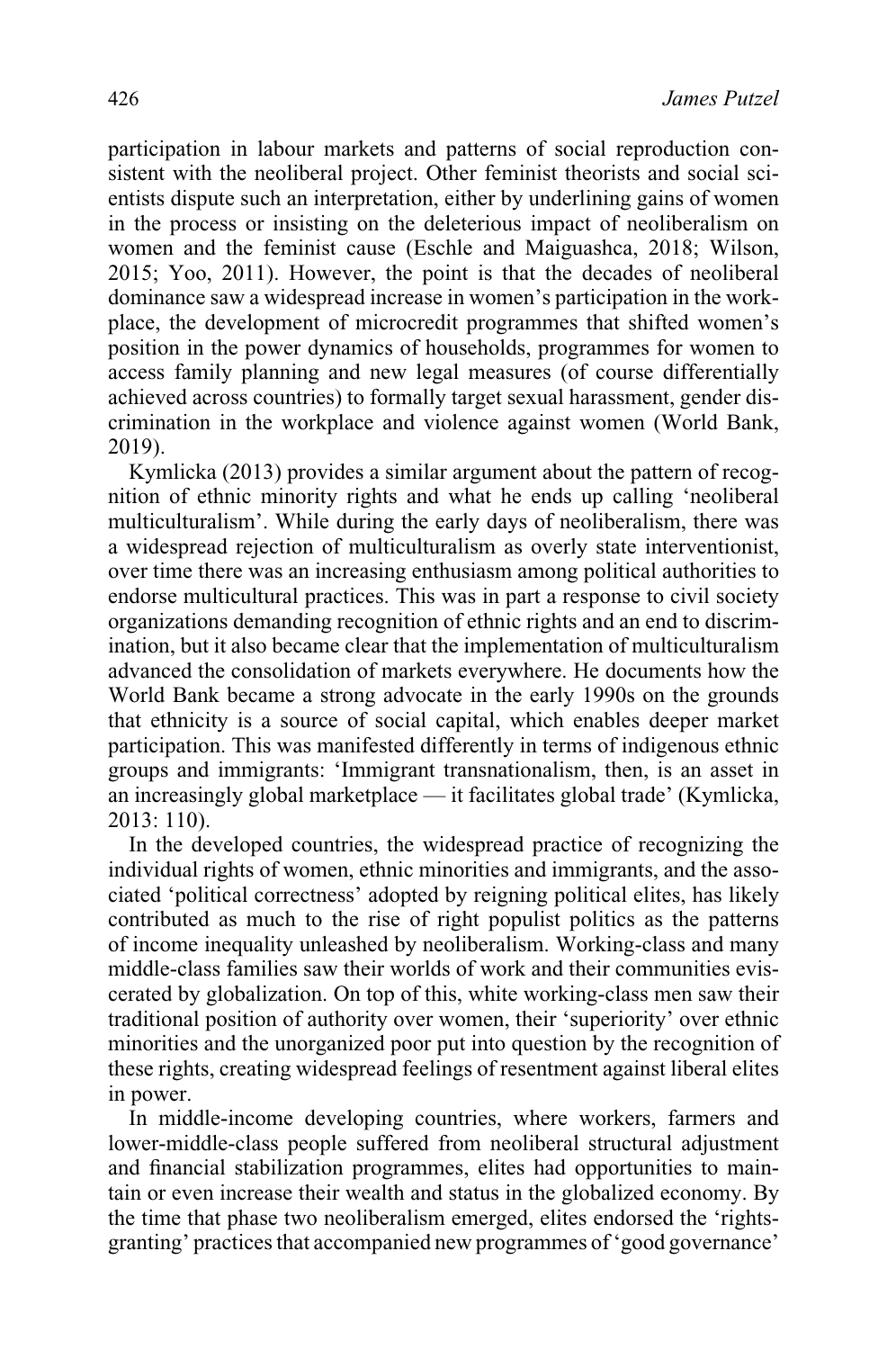and 'institutional reform' financed in large measure by foreign aid. Neoliberal social policy programmes were geared towards the 'poorest of the poor', with much less attention to urban workers, lower-middle-class families in the urban service sector, or rural farmers.

As growth slowly picked up, fast-expanding urbanization without industrialization saw a proliferation of criminal activities in cities in situations where policing budgets were weak, not least because of the low tax efforts and regressive patterns of taxation. Crime was experienced differently by elites and upper-middle-class people in urban gated communities than by those who lived in more open city neighbourhoods. International development agencies and NGOs, backed by national governments, elite philanthropic initiatives and the growing numbers of middle-class professionals with permanent jobs in the NGOs, propagated ideas of gender equality, social inclusion and the due process of law. But in many countries pro-poor programmes and the recognition of social rights rang hollow among the lower-middle class and the working urban and rural poor, particularly as they experienced rising levels of income inequality, crime and daily hardship from the lack of adequate transport and other public services.

Right populist politics in both rich and middle-income countries have mobilized popular support among those angered by what they see as hypocritical liberal elites in government. Many of the hard-won gains made by women, minorities and the poor were achieved in negotiations between civil society organizations and state officials, rather than through widespread social movements, so in many cases there was little sign of a deep social consensus, or social transformation, over the rights won. Neoliberal elites presided over new forms of 'political correctness' when it came to minority and gender rights, but it is questionable how far these changes have been internalized by ordinary people in society.

In sum, the market-oriented policies neoliberals have pursued have led to widespread popular anger over exacerbated economic inequality and the destruction of jobs, communities and social aspirations. The neoliberal reorganization of the state and politics as sites of purely self-interested behaviour and the accompanying commodification of social services have greatly increased the cynicism of populations towards public authority and established political organizations, making them willing audiences for calls to 'drain the swamp'. The social rights and social policy agenda of 'mature' neoliberalism, which recognized the rights of women, minorities and immigrants and targeted social programmes to them, as long as they were consistent with the promotion of markets, has been perceived by many people not only as unfair, but as an assault against traditional norms. By the early 2010s, in the wake of the financial crisis, all this has made the lower and middle classes feel insecure even in their homes and communities, creating widespread receptiveness to the divisive messages of the right populists.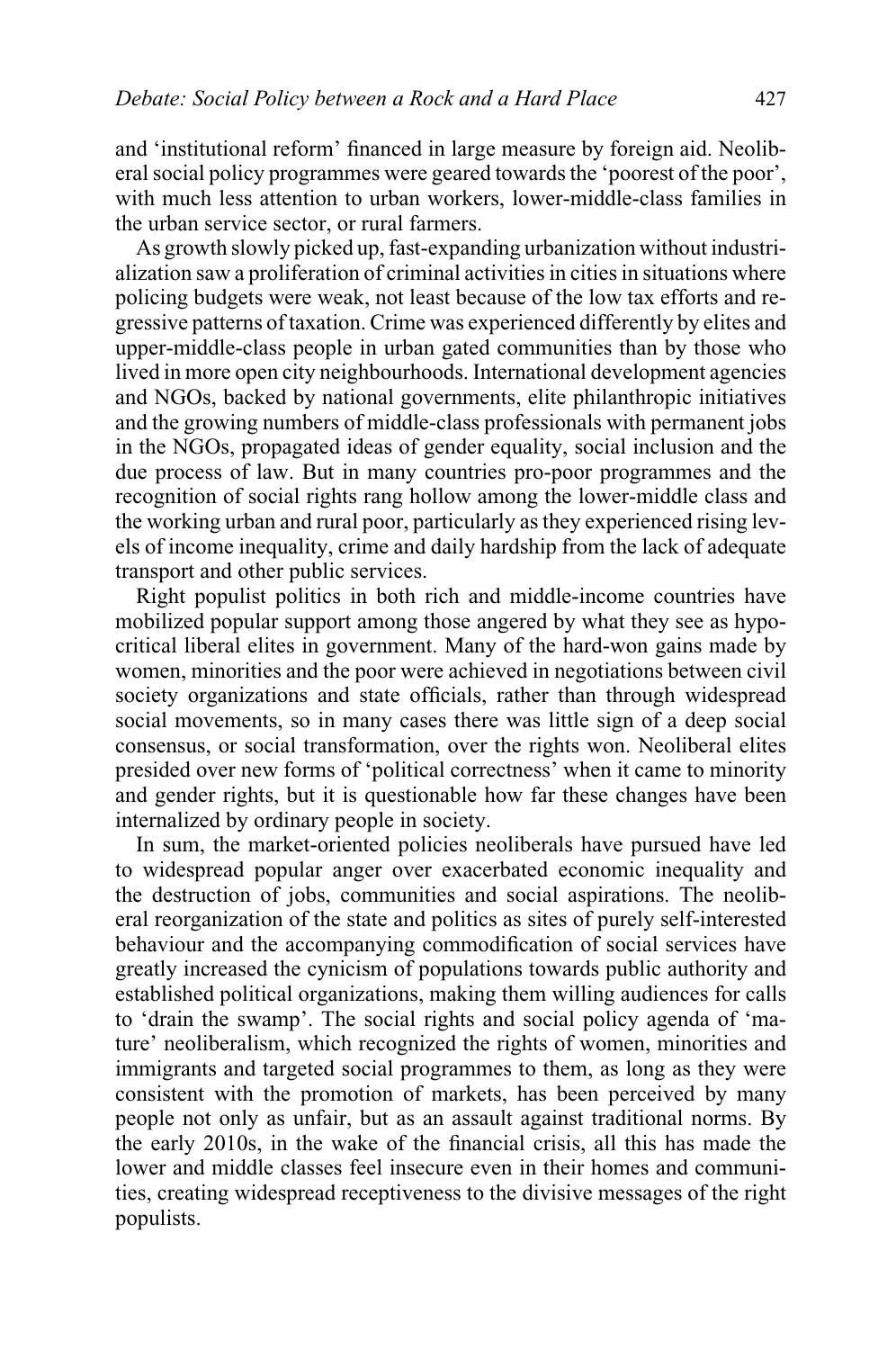#### **POPULISTS IN POWER: AUTHORITARIAN, MISOGYNIST AND AT WAR WITH THE 'UNDESERVING POOR'**

The political outliers (and outsiders) deploying populist politics of the right who have achieved power at the national and sub-national levels in the 2010s have all done so with promises to rid the state of 'liberal', 'globalized' and 'corrupt' elites and to use state power to promote the interests of hard-working deserving native citizens. In what seems almost a masterful 'confidence trick', they have come to power backed by alliances of business interests often promoting greater deregulation of domestic markets than the neoliberals before them. In their campaigns for political power, the right populists did not promise expansive social programmes. Instead, they sought to win support by demonizing the 'undeserving poor', whether they were 'illegal immigrants', 'dangerous Muslims', 'lazy' or 'criminal' poor, portrayed as having received unfair assistance or protection by liberal elites in the past. Once in power the right populist governments discussed here have taken different official stands on specific social policies, ranging from cutting back the social programmes of their predecessors, as in the US, a combination of reluctant maintenance of some neoliberal programmes with deeper cuts in social spending than their predecessors could achieve, as in Brazil, and even the passage of some universalist measures with no clear plan of how to fund them, as in the Philippines.

However, the biggest impact on social policy by the right populists since coming to power has been through the pursuit of agendas of social exclusion directed against the 'undeserving' poor and their attempt to roll back the gains made by women in fighting for their rights during recent decades. Their authoritarian drift, empowering the police, challenging judicial independence and attacking independent media, threatens to silence their political opponents and civil society. Their worst impact on prospects for the pursuit of progressive social policy in the future is the way they have legitimized discourses of hatred towards minorities and women, aided by a rejection of international standards and norms.

While the fundamental reasons for the rapid rise of right populist politics are located in neoliberal legacies, the speed with which they have gained prominence has been greatly facilitated by the technical revolution in information and communications technology and the expansive reach of social media. Although it was probably Barak Obama's earlier campaign for the White House that demonstrated how social media could be harnessed for political purposes by established political parties (Bimber, 2014), the nature of this new media has proven to be particularly suitable to the type of politics pursued by the right populists. Not only has this explosion allowed political actors to transmit their messages directly to people's mobile phones, but it has allowed them to shape the news people hear, read and see and therefore influence public opinion to a greater extent than ever before (ITU, 2018). Unvetted and unregulated, the media has lent itself to the often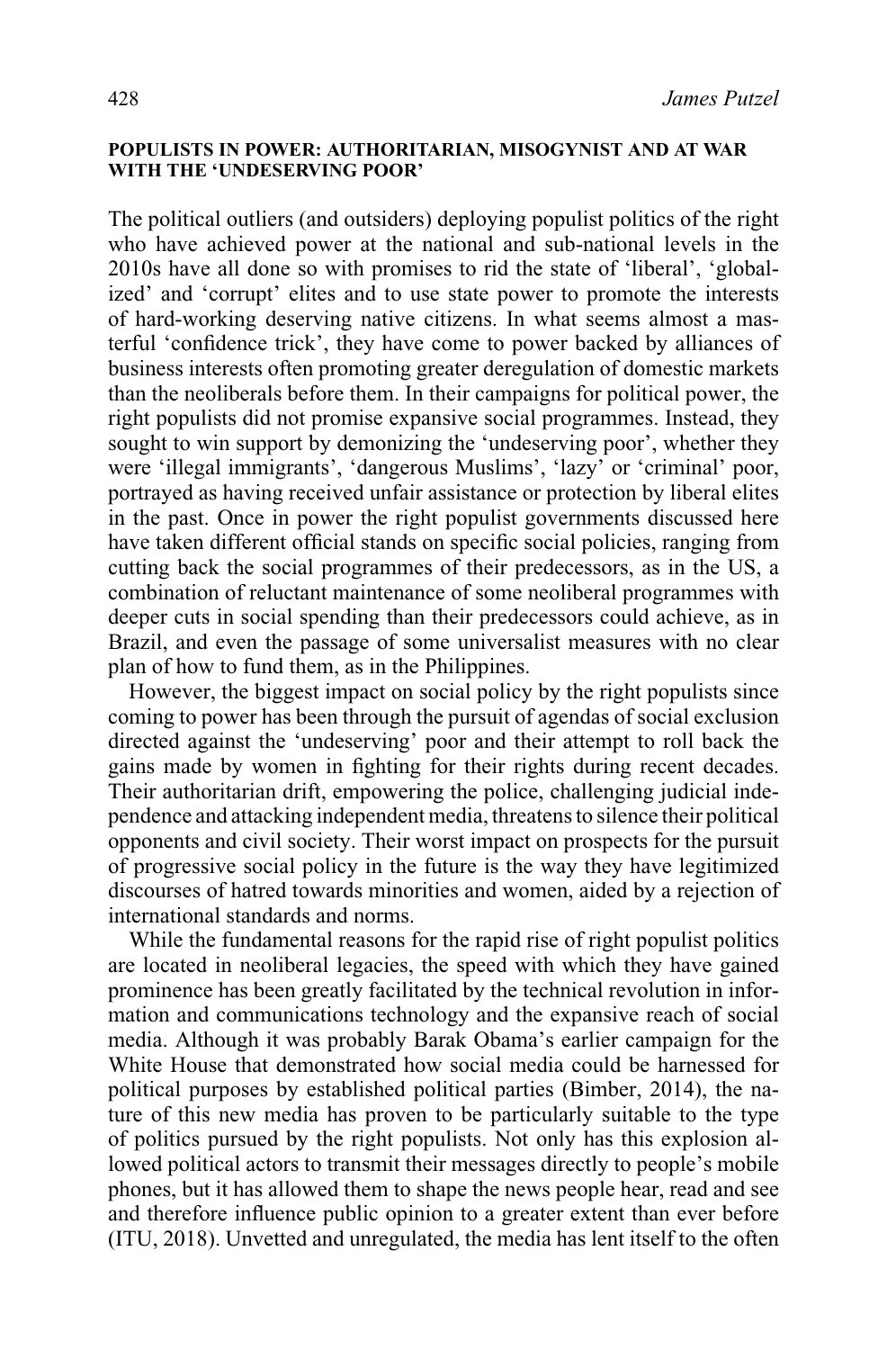demagogic and hateful politics pursued by right populists, allowing them both to leapfrog gatekeepers in established political organizations and in the traditional media, while forcing themselves onto the agenda of mainstream media in the process. From positions of power, social media has proven to be the preferred method of communication for all these politicians.

## **Politics of Social Exclusion and Implications for Social Policy**

In the Philippines, unlike in the US and Brazil, after coming to power President Rodrigo Duterte endorsed at least formal legislation towards 'universal provisions' on free university fees, minimum incomes, social pensions and national health, but the latter two have yet to be provided with meaningful funding. However, Duterte's violent anti-drugs campaign has amounted to a radical form of social exclusion by literally gunning down thousands of poor people.

Duterte won the presidency in 2016, successfully deploying social media as a political outlier with a reputation for having secured 'order' (often by sidestepping law) and development in his many years as mayor of the southern city of Davao. There, he was known for having used armed vigilante groups to stamp out crime by summarily killing criminals, particularly among the urban poor (Breuilm and Rozema, 2009). He promised to sweep away corruption in the central government in Manila, long controlled by *trapos* (a shortened form for 'traditional politicians', which also means 'old dirty rag' in Tagalog). Duterte's populist politics were clearly anchored in the shifting coalitions of non-party politics that have characterized a political system where old (and new) wealthy clans traditionally dominated. Like in the US and Brazil, Duterte's movement divided the poor, in this case, between the hard-working honest poor and the criminal drug users, and appealed to middle-class urban voters preoccupied with rising crime and wholly inadequate public infrastructure. Indeed, it was by transcending voting blocs mainly based on regional lines and winning the urban vote right across the archipelago that Duterte captured the presidency (Putzel, 2016).

True to his word, upon assuming office Duterte unleased a 'war against drugs' that, according to official sources, by June 2019 had killed between 5,375 and 6,600 drug 'suspects', mostly from among the urban poor (Rappler, 2019). This has involved a succession of operations by the Philippine National Police initially concentrated in urban poor communities in the capital but later moving out to other urban centres, where police have said criminals were gunned down while resisting arrest. But since the start, there have been widespread reports that the numbers killed are much higher and many by armed vigilantes working informally for the police (Amnesty International, 2019; CHRP, 2018; UNODC, 2016). The drug war has been carried out in a macabre fashion disseminating fear throughout poor communities (UNHRC, 2019). Beyond this, while Duterte first assumed office inviting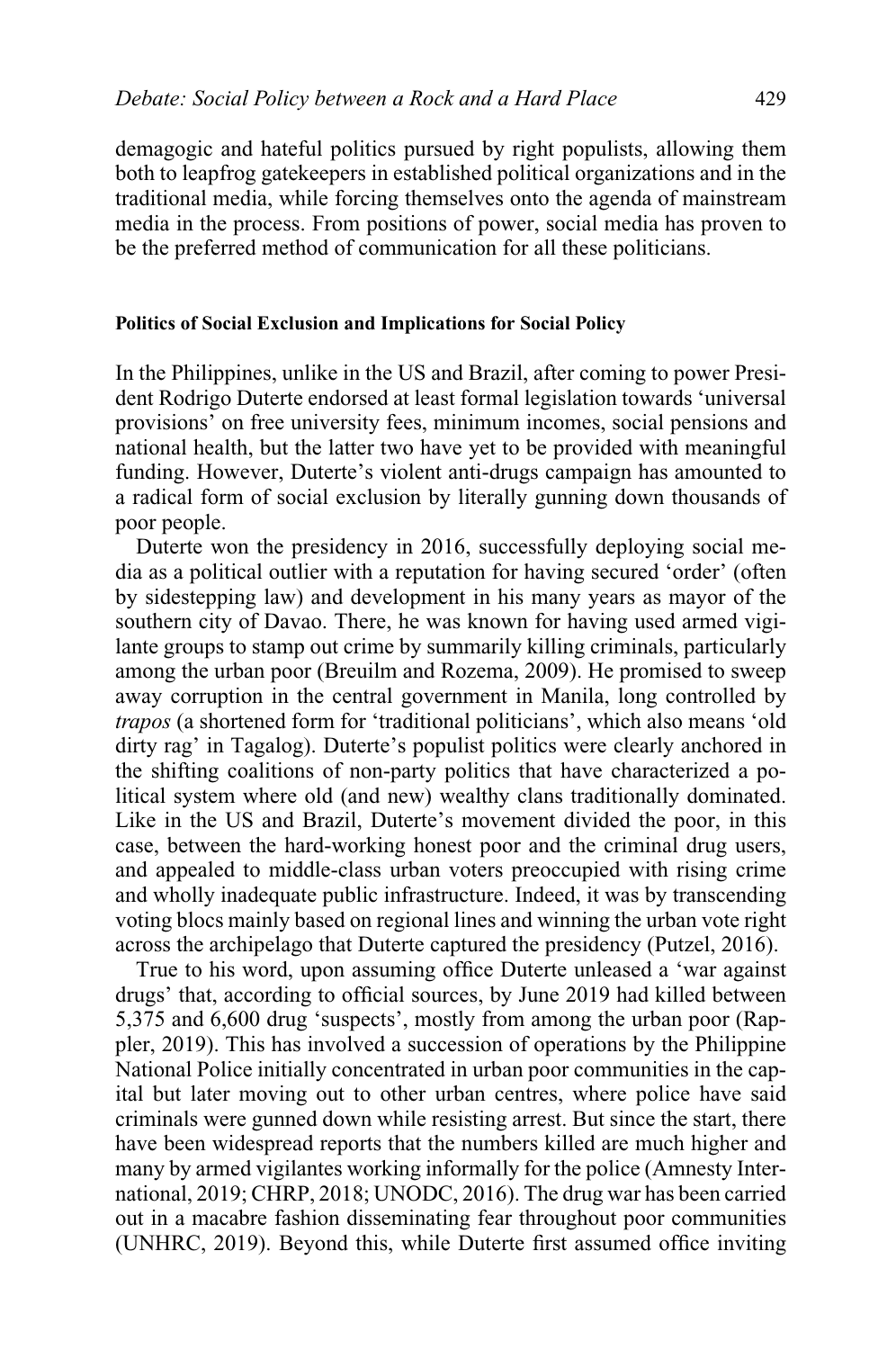nominations from the Communist Party of the Philippines to his cabinet and reinstating peace talks with them, soon the peace talks were off and all those from the Left that joined were moved out, with subsequent appointments to cabinet being drawn overwhelmingly from the military.<sup>6</sup> Although he has secured total control over both chambers of the Congress through mid-term elections in 2019, he has still felt compelled to denounce regularly leading members of the opposition and pursue them in the courts.

While Duterte has unleashed a war against the criminal poor, he has maintained the neoliberal social policies of his predecessors, even introducing some universalist programmes. Soon after coming to power, Duterte signed a law guaranteeing universal free access to college and universities.<sup>7</sup> His government has maintained support for the conditional cash transfer programme, known as the '4 Ps' begun by his predecessors (Orbeta and Paqueo, 2016). Legislation has been passed to move toward an expansion of social pensions, but so far implemented only for military veterans. Further legal moves have been made to introduce universal health, but as with pensions it is unclear how these will be funded and the mix of public and private provision. He has gone beyond neoliberal constraints, by signing into law a 'Magna Carta of the Poor' in April 2019,<sup>8</sup> rejected on neoliberal grounds by his predecessor (Aquino, 2013; Chiu, 2013). The law provides, for all those who fall below the national poverty threshold or cannot meet basic needs, support for 'adequate food, decent work, relevant and quality education, housing, and the highest attainable standard of mental and physical health' (GOP, 2019: n.p.). However, the impoverishment of the thousands of households that have seen their major earner killed in Duterte's war against drugs may well undermine any progress made through progressive social policy.

The second big presidential win for populist politics of the right in 2016, and much more consequential internationally, was Donald Trump's usurpation of the Republican Party leadership and his victory in presidential elections.9 While Trump claimed to defend working and poor people, almost from the start of his presidency he began to roll back state spending on social welfare. Trump was the quintessential 'outsider'; a wealthy real estate magnate and reality television star. He first tapped into a deeply conservative base within the Republican Party. He and his team waged a ruthless campaign against Republican Party contenders, all painted as weak Washington DC 'insiders' and laid out the themes that would propel his campaign in the general election: 'clear out the swamp' of liberal (and criminal) elites

<sup>6.</sup> Author's compiled data on the changing cabinet membership.

<sup>7.</sup> Republic Act 10931, 'Universal Access to Quality Tertiary Education'; [www.officialgazette.](http://www.officialgazette.gov.ph/downloads/2017/08aug/20170803-RA-10931-RRD.pdf) [gov.ph/downloads/2017/08aug/20170803-RA-10931-RRD.pdf](http://www.officialgazette.gov.ph/downloads/2017/08aug/20170803-RA-10931-RRD.pdf)

<sup>8.</sup> Republic Act 11291; [www.officialgazette.gov.ph/2019/04/12/republic-act-no-11291/](http://www.officialgazette.gov.ph/2019/04/12/republic-act-no-11291/)

<sup>9.</sup> This came on the heels of the right populist victory in the UK referendum on withdrawal from the European Union in June 2016.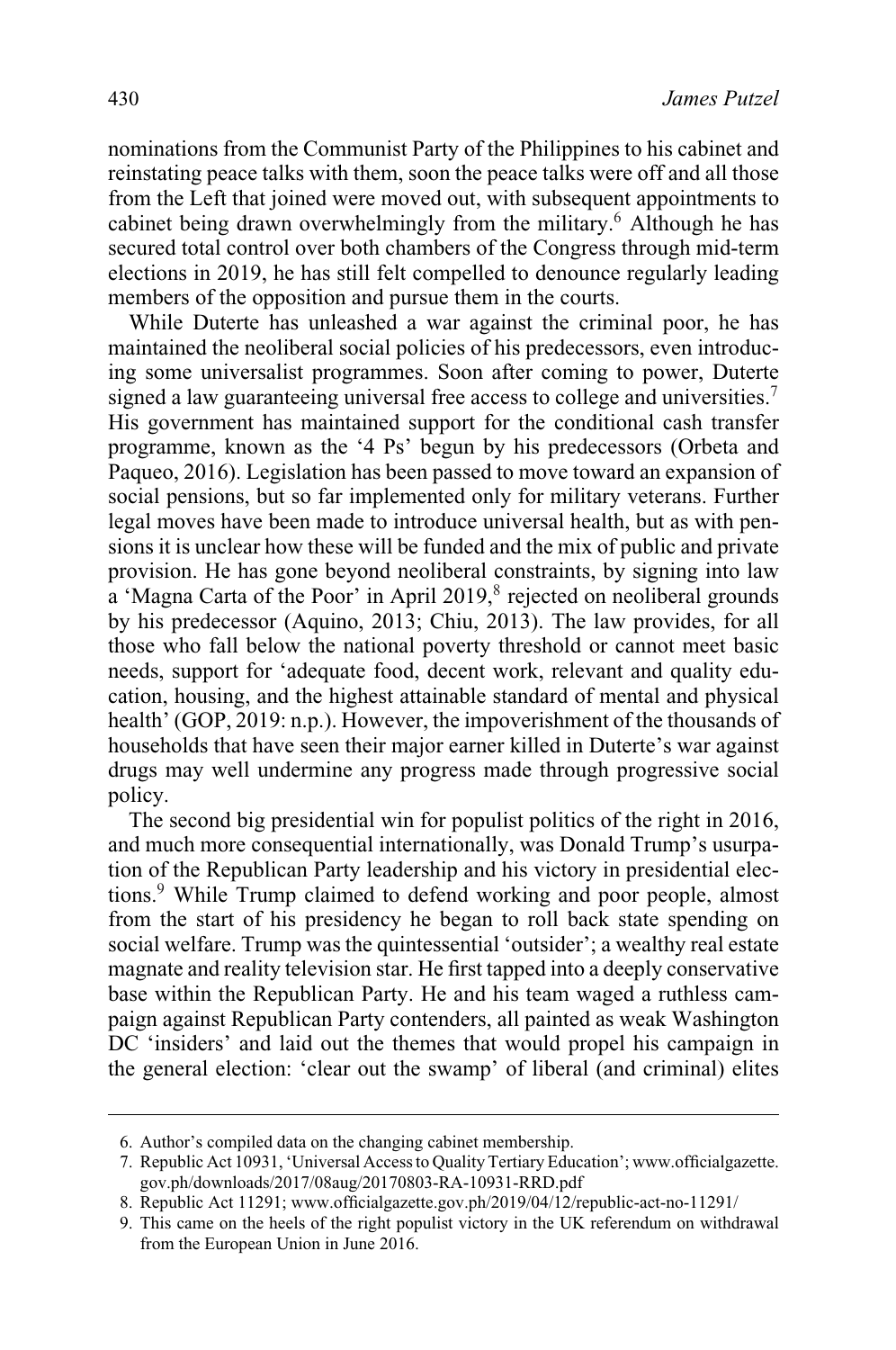in Washington; 'make America great again' by stopping and reversing the inward migration of 'criminals' from Mexico and other Latin American countries and 'radical Muslim terrorists'; as well as by reversing the loss of jobs and investment, by taking a hard line on China and other countries who conduct 'unfair trade' and steal American intellectual property, American companies and especially American jobs (Hall, 2018; Trump, 2015). In a careful study using the methods of political anthropology, Matthew Dickinson (2018) convincingly explained how Trump won the election by appealing to people's anger over governing elites who were not ruling on their behalf, storytelling and speaking in a language they could relate to.

When Trump took up office on 20 January 2017, he used the 'bully pulpit' of the presidency (through Twitter) to follow up on all these themes and set out to deliver on his promises.10 From the White House, Trump continued a discourse aimed at generating support from white working-class and middleclass people, legitimizing white supremacists marching in Charlottesville in August 2017 (*Politico Magazine*, 2018), and eventually implementing his ban in modified form on visas from Islamic hotspots. $11$ 

The Trump administration's approach to social policy revived far-right discourse about the 'lazy poor'. In April 2018, he signed an executive order instructing all federal agencies to more strictly enforce and, where necessary, increase work requirements for welfare recipients (Trump, 2018), in what Paul Krugman (2018) labelled Trump's 'War on the Poor'. In July, the president's Council of Economic Advisers (CEA, 2018) produced a report advocating that recipients of Medicaid, the Supplemental Nutrition Assistance Program and rental housing assistance programmes should all be required to increase work as a condition for continuing to receive assistance. In July 2019, Trump's Office of Management and Budget signalled a move to redefine poverty (OMB, 2019), while the Department of Agriculture proposed a new rule that according to its own reckoning could remove 3.1 million households from food assistance and render thousands of children ineligible for free school meals (USDA, 2019a, 2019b).

Trump has introduced and amplified over time an authoritarian rhetoric from the White House, which legitimizes the actions of far-right individuals and organizations, virtually inciting violence against minorities. He has doubled down on the 'right to bear arms', opposing abortion, fighting terrorism, controlling immigration and reducing access to social welfare (Lachmann, 2019). His authoritarian tendencies have been in evidence through his incessant tweeting, where he attempts to bully US private companies to invest at home, keep factories open or when he ordered US companies to find 'an

<sup>10.</sup> Trump tweet of 20 January 2017.

<sup>11.</sup> US Executive Order 13769 (Trump, 2017a), modified as US Presidential Proclamation 9645 (Trump, 2017b) in September 2017, and approved by the US Supreme Court on 26 June 2018.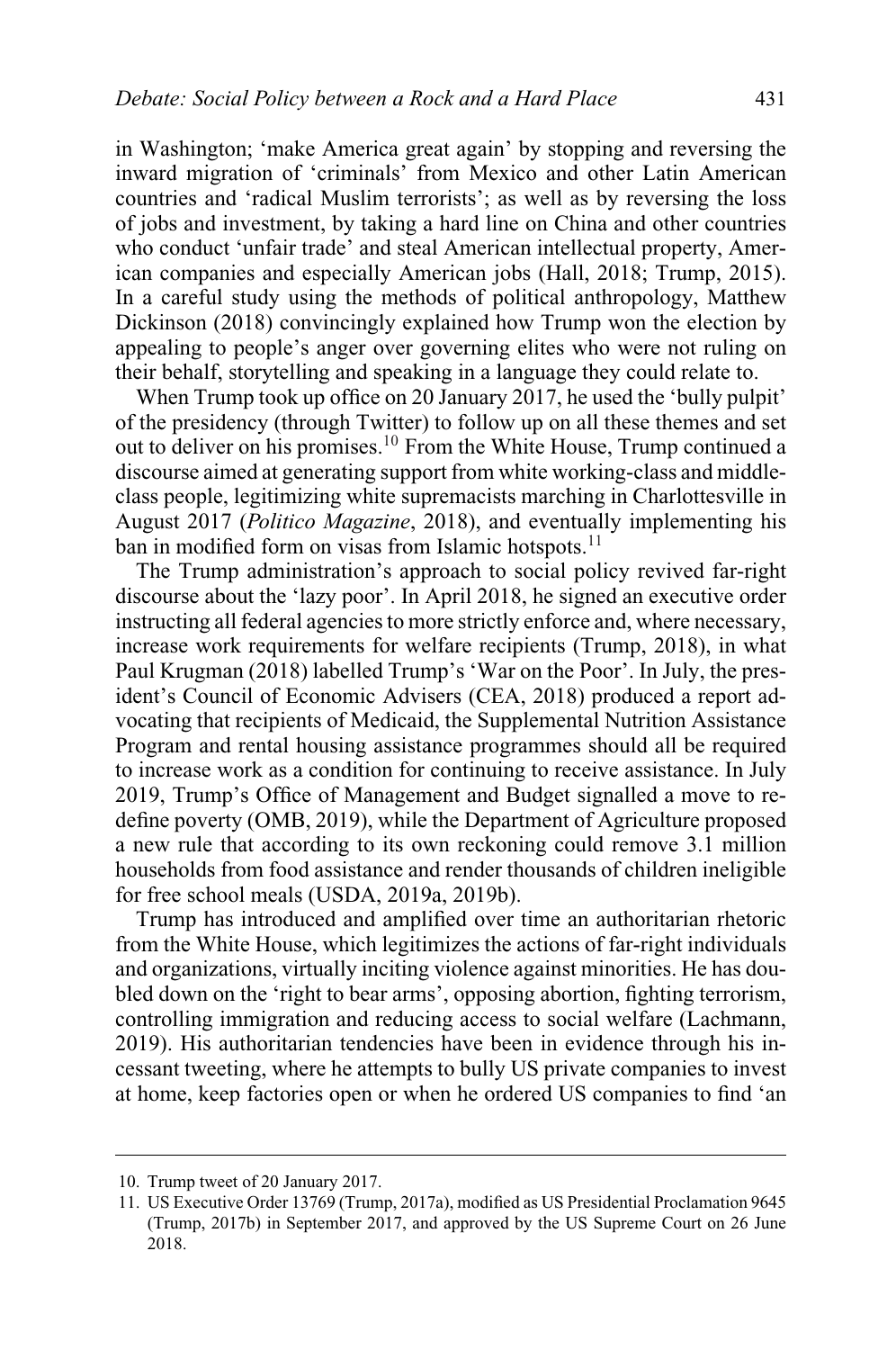alternative to China'.<sup>12</sup> Trump's discourse and actions within the limits of his executive authority reveal his proclivity towards authoritarian government, as do his statements supportive of rulers like Rodrigo Duterte and Jair Bosonaro in Brazil.

In Brazil, Jair Bolsonaro won the presidency with an agenda that many saw as combining the more draconian measures favoured by Duterte and Trump. From day one in office he championed an assault on public sector pensions and won Congressional support for a radical reduction in public spending, a reform that had been resisted by previous administrations. However, the agenda of his finance minister for further downsizing of the public sector and regressive tax reform has met growing opposition in society.

Bolsonaro, who assumed the presidency of Brazil on 1 January 2019, like Duterte, did so on the back of promises to jail corrupt politicians and make it easier for the police to shoot down drug dealers. He was a longtime outlier, a former captain in the Brazilian army, who was elected as a Christian Democrat to Congress in 1990, where he served for 27 years campaigning, from the social conservative fringe, against women's rights, abortion, gay rights, drugs liberalization and secularism. He won the presidency under the banner of the far-right and long-time marginal Social Liberal Party. He captured the support of a population disillusioned by a corruption scandal deeply penetrating the political system, high levels of inequality, high rates of urban crime and the impact of an economic recession. The scale of Bolsonaro's victory was striking, roundly defeating the Workers' Party (PT), which once had enjoyed overwhelming support under former President Luiz Inácio Lula da Silva (2003–10). Lula was jailed in 2018 on corruption charges, but released pending appeal in late 2019. The coalition he once commanded disintegrated during the presidency of his successor Dilma Rousseff, who was impeached on corruption grounds in 2016, by a Congress itself beset by corruption investigations. It was a 'perfect storm' that allowed Bolsonaro, who had never held any executive post and was therefore relatively unscathed by corruption, to capture the imagination of a majority of Brazilian voters who had come to believe their state was not working for them.

Jair Bolsonaro, supported by evangelical Christians, used social media to relentlessly berate minorities and call for measures outside the law to battle crime. He had a long history of dividing the poor by targeting ethnic minorities, famously saying in 2017 that *quilombolas* (residents of communities formed by the descendants of escaped black slaves) were 'parasites' and 'not even good enough for procreation' (Hunter and Power, 2019: 76; Leal, 2017). In the election he won among all income groups except the poor and very poor, who stayed loyal to the PT largely due to the legacy

<sup>12.</sup> Trump tweet of 23 August 2019; see: [https://twitter.com/realdonaldtrump/status/116491496](https://twitter.com/realdonaldtrump/status/1164914960046133249) [0046133249](https://twitter.com/realdonaldtrump/status/1164914960046133249)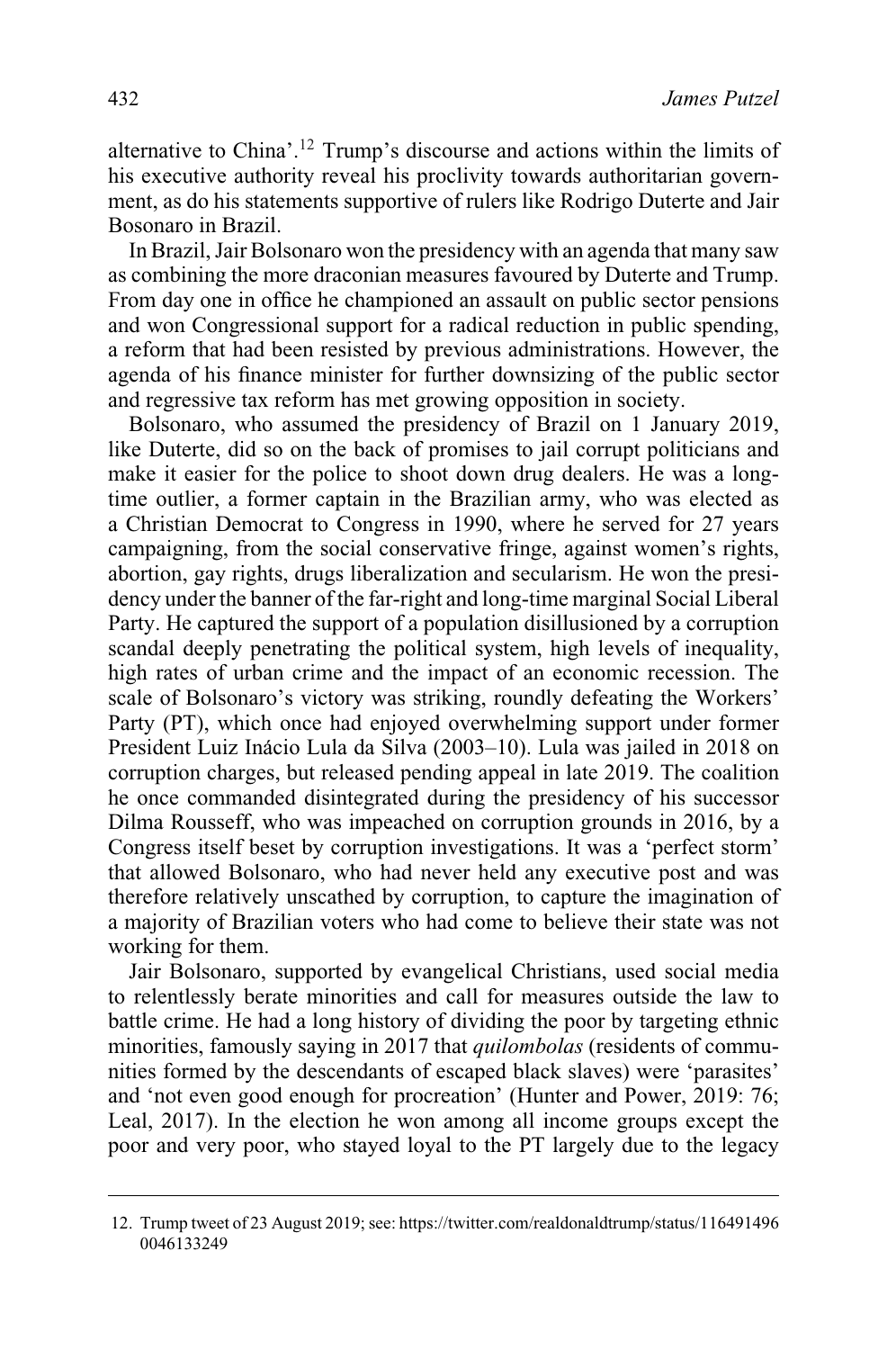of Bolsa Fam´ılia, the conditional cash transfer programme championed by Lula (Hunter and Power, 2019: 77).

The political crisis that led to Bolsonaro's victory saw a meltdown of the established political parties and dozens of marginal parties sending representatives to Congress. This meant that Bolsonaro, upon assuming office, unlike Duterte, could not count on a legislative majority and attempted to rule by short-term decree (ibid.: 79). The president began an effort to cobble together the kind of majority that Duterte enjoys in his legislature, but initially with far less success. After his first cabinet meeting, Bolsonaro's chief of staff, Onyx Lorenzoni, announced he had already fired 300 'contractors' in his ministry and that other departments would follow suit, to 'clean house' targeting all those deemed sympathetic with the two previous ruling parties referred to as 'socialists and communists'.

Bolsonaro's social policy began to take shape almost immediately. One of his first decrees was to reduce the increase in the minimum wage budgeted by his predecessor. In 2011, Bolsonaro had said 'Bolsa Família is nothing more than taking money from those who produce and handing it to those who are lazy' (Junior, 2018). During his campaign he pledged to maintain the cash transfer programme, but by June 2019 his government began excluding thousands of poor people from joining. The most direct action he took affecting social policy was aimed at minorities. On day two of his presidency Bolsonaro put in place a decree moving jurisdiction over indigenous lands from Funai, the National Indigenous Foundation, to the Department of Agriculture, thus diminishing both indigenous and *quilombolas*' participation in the determination of land rights in favour of agribusinesses (Gonzales and Leme, 2019). Since then, he has campaigned to eliminate the special status of indigenous communities, which would radically cut back their access to education and health care.

Like in the Philippines, Bolsonaro's move towards a more authoritarian government also has implications for social policy, as draconian anti-crime measures target especially poor 'non-whites'. Eight of the 22 cabinet members he appointed were retired generals. The conservative political philosopher Olavo de Carvalho, who purportedly is the president's intellectual guru, was reported as saying that crime would not have increased so rampantly if the former military dictatorship had killed the right 20,000 people (Anderson, 2019). During his campaign, Bolsonaro argued that the only way to fight crime was to pass out guns to the population (Leal, 2017). Two weeks into his presidency, he signed a decree modifying the country's 'disarmament statute' of 2003, lowering the age to purchase firearms from 25 to 21 and relaxing permit restrictions (Gonzales and Leme, 2019). Since Bolsonaro came to office, vigilantes who have long worked closely with the police are more active in the favelas. Newly elected governor of Rio de Janeiro, Wilson Witzel, authorized a 'shoot to kill' policy in confronting armed criminals (Anderson, 2019).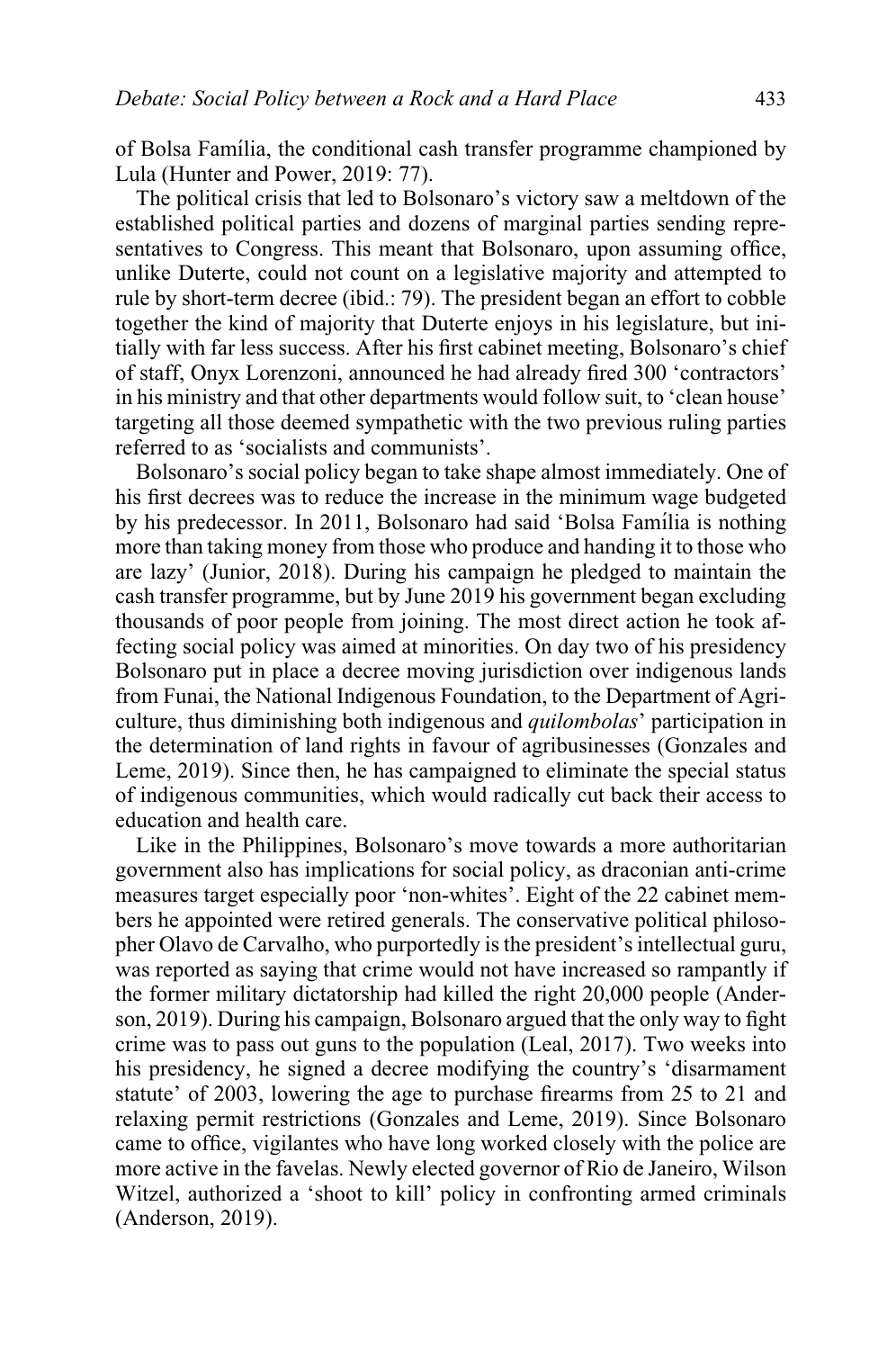All three countries have experienced an assault on long-established media organizations at the hands of right populists. During the darkest years of neoliberal reforms, the media had been a site in many countries where governments were scrutinized. The modifications of neoliberal social policy and the social rights agenda adopted were in no small part achieved by civil society working through media. The rise of the right populists and their attack on media has reduced the space for public debates over social policy. To gain influence and attain power, all of the right populists have not only used social media to reach their audiences, but in the process openly attacked the established media. They labelled media organizations that were capable of casting a critical eye over their claims and programmes as the harbingers of 'fake news', the hallmark phrase popularized by Donald Trump. Their stance toward the media is one of the clearest indications of their authoritarian character. It not only pre-empts critical scrutiny but has also legitimized violent attacks by their followers against journalists.

Rodrigo Duterte in the Philippines has lambasted the press from Malacañang Palace, and his administration has been relentless in trying to shut down the Rappler news service, the most effective news agency monitoring and reporting on his administration.<sup>13</sup> The Philippines has been judged 'the deadliest peacetime country for journalists, with 185 journalists killed since 1986' (IFJ, 2018: 39). While this did not begin with Duterte, he has bestowed legitimacy on these killings illustrated by his remarks shortly before taking office, 'Just because you're a journalist you're not exempted from assassination if you're a son of a bitch' (ibid.: 7). President Bolsonaro was even more extreme reportedly using 'Twitter to criticize the press once every three days on average' (Gonzales and Leme, 2019). He signed a decree, following on his decree to liberalize gun control, specifically authorizing journalists covering crime, among others, to openly carry guns as the way to counter the increasing threats that journalists face — a move condemned by Reporters without Borders (2019: n.p.), who said his 'government has been fuelling a climate of mistrust and confrontation with the media'.

#### **Social Exclusion of Women: Misogyny and the Attack on Women's Rights**

One of the most striking commonalities among the right populists, with profound implications for future social policy, is the misogynist discourse employed by all of them that has legitimized increased violence against women and an attack on hard-won women's rights. In the US an 'unholy alliance' emerged between the less-than-pious Donald Trump and evangelical Christians, based on his commitment to appoint 'pro-life' justices to the Supreme Court and the wider judiciary, and to radically cut government

<sup>13.</sup> The attack has been directed particularly at internationally recognized Rappler CEO Maria Ressa, who has been seen as a champion of the free press (IFJ, 2018).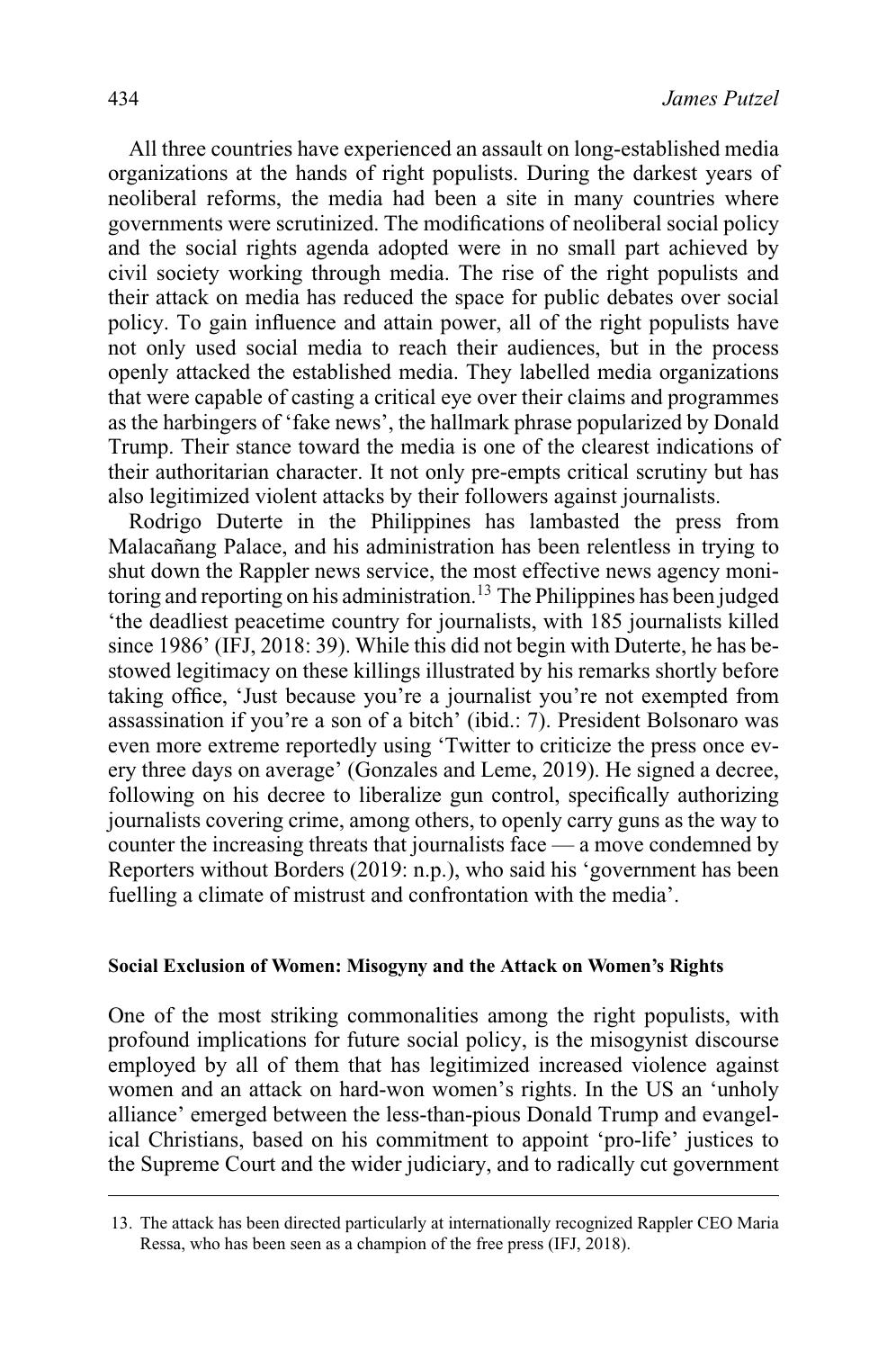spending on family planning and sex education. Since in office, with the assistance of his vice-president, Mike Pence, a hero of evangelical Christians, he has carried out his commitments and populated the Department of Health and Human Services with committed pro-life personnel. While Republicans have long pandered to the agenda of evangelical Christians, the Trump administration has gone further in implementing it than any previous administration. Similarly, in Brazil, Jair Bolsonaro had been a long-time spokesperson of Christian evangelicals in Congress, bringing their agenda with him to the presidency committed to rolling back women's rights to control their own bodies and fiercely opposing LGBTQ rights. Duterte is cut from a different cloth, openly expressing his animosity to the powerful Catholic Church. While in the US and Brazil, Christian evangelicals have condemned the secular orientation of the neoliberal state and its stand on women's reproductive rights, in the Philippines, the Catholic Church has been perceived as a pillar of support for the neoliberal state.

What Trump, Bolsonaro and Duterte have in common is their deeply misogynist discourse towards women. It forms a part of their appeal to communities who feel their traditional values and community norms have been undermined by neoliberal elites. The crude speech directed to and about women by all these political leaders seems designed to appeal to communities fed up with the 'political correctness' propagated during the neoliberal era. Their misogynist discourse disseminated from the ruling heights of government has legitimized the worst forms of social exclusion of women where violence against them is tolerated as are traditional sexual power relations in families and communities.

Even 10 years earlier, a US politician who spoke about women in the terms Donald Trump used before and during his electoral campaign would have been dead in the water in any bid for the presidency. During the campaign, the *Washington Post* gained access to and published the transcript of a video recording (later released online) from 2005 capturing Trump explaining to a 'Hollywood Access' host his prowess with women in openly misogynist terms (Victor, 2017). This was just one of the crassest of scores of insulting comments made by Trump against women, a practice that seemed to win him votes during the campaign and not abandoned after he took up office. One journalist collated some 60 such comments along with their sources (Lange, 2018).

President Rodrigo Duterte is by now infamous for his vulgar statements about women that even more explicitly provoke violence against them. During his campaign he gave a speech referring to the kidnapping, rape and killing of an Australian missionary who was part of a group ministering to prisoners in Davao City where he was mayor in 1989. Duterte told the laughing crowd that as he looked at the dead corpse of the woman, he thought he should have been given first go at her, since she was so beautiful (Ranada, 2016). Later during his presidency, when he was sending off soldiers to fight the Islamic armed group that captured and occupied the City of Marawi, he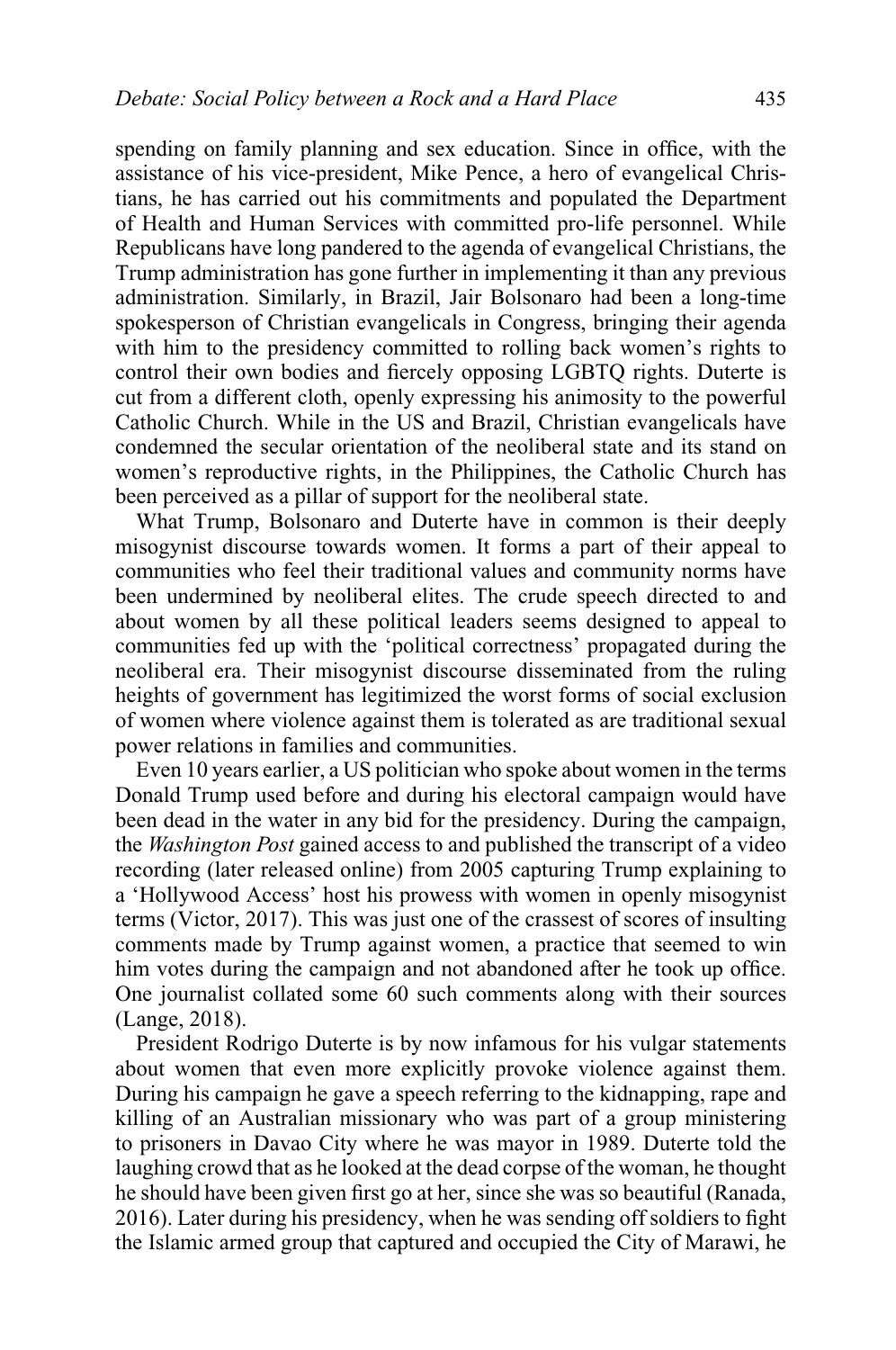told them they could rape women, but only three: 'I'll take your place in prison. If you rape 3, I'll take the blame' (Rappler, 2017). On still another occasion, while speaking to troops who were off to fight the New People's Army, he told them not to kill the women combatants, but to shoot them in their genitals 'to make them useless' (Gavilan, 2018: n.p.).

Bolsonaro demonstrated the same vitriol towards women. When he was running for president, he was still facing a court case brought by Congresswoman Maria do Rosario over his remarks in 2014 in the Lower House. She had accused him of having encouraged rape and he replied 'I wouldn't rape you because you don't deserve it', and later claimed that he was not a rapist, but if he were, he would not rape do Rosario because 'she is ugly' and 'not my type' (Forrest, 2018). Bolsonaro's decree loosening gun laws and other measures taken to relax penalties against state security forces using violence to stamp out crime are predicted to aggravate what is already a high rate of female homicide (particularly the killing of black women) in Brazil. Kristina Hinz, who is undertaking research on the impact of the war on drugs in Brazil, cited a study by the Office of the Public Defender in Rio de Janeiro, 'The investigators even found evidence of the use of sexual violence as a measure of retaliation: state agents raped the partners of drug traffickers instead of arresting them' (Hinz, 2019: n.p.). The election to high office of politicians who propagate misogynist views is only likely to legitimize these long-standing patterns of violence against women.

More than any other issue, the potency and danger of right populist politics to social cohesion and the possibilities for progressive social policy lies in their preaching of misogynist discourse. Most worrying is that this appeals to deeply rooted patriarchal ideas still present in most societies.

#### **CONCLUSION**

When the neoliberals came to power in the early 1980s, they set out to dismantle the universalist social policies of the preceding New Deal Order (Fraser and Gerstle, 1989) as part of their general efforts to make the world a more friendly place for private capital. The neoliberal era, which has seen the 'commodification of everything', including social services, has created widespread mass cynicism towards political authorities who are seen to preach democracy but who effectively reduce deliberative space, not least over more transformative social policy. In the old industrialized economies of the developed world, many justifiably feel 'left behind', with old skilled jobs and guaranteed pensions a thing of the past. Communities have been fundamentally transformed by the exodus of young people or the inflow of migrants willing to work in low-paying service jobs or high-paying jobs requiring skills that schools in these down trodden communities no longer produce.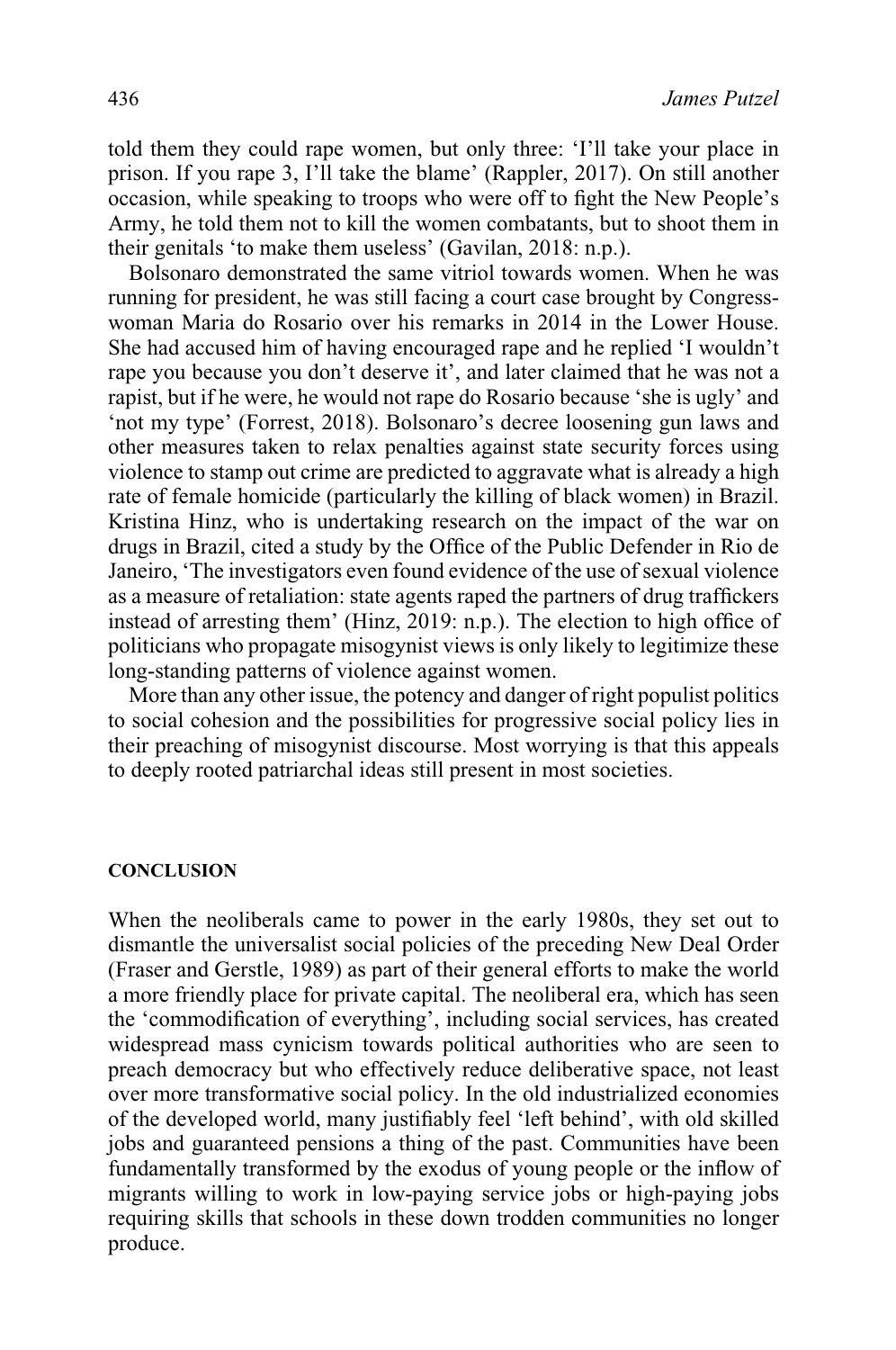In the developing world, it is not surprising that it is in middle-income countries like Brazil and the Philippines that right populists have gained power. These countries are the most integrated in the global economy and most have seen sharp increases in inequality in the neoliberal era. Indian Prime Minister Narenda Modi's BJP (Bharatiya Janata Party), which gained power in 2014 and was re-elected with an even bigger majority in 2019, carries all the traits of right populist politics. The disturbing increase in xenophobic attacks on migrant workers in South Africa may be an indication of its vulnerability to the emergence of a similar sort of politics. People are justifiably enraged by elites who profited from the opportunities offered by globalization, but have failed to pursue transformative development in their own countries. In both developed and developing countries, the legacies of neoliberalism have created a fertile terrain for the rise of right populist politics.

The right populist leaders and organizations who have gained power in some of the world's most important countries, and those who are contesting for state power in many others, threaten to undermine the slim gains that were made under phase two neoliberalism through the recasting of social policy in terms of market-accommodating social rights. Where the new governments led by the right populists maintain targeted social policy programmes, they are already being transformed to allow discrimination against, or exclusion of, ethnic, religious, immigrant and migrant minorities. Still worse, the legitimation of vitriolic discourses of ethnic hatred, racism and misogyny from the 'bully pulpits' of the state not only distract people's attention from the economic interests that lie behind these new right populists, but also exacerbates divisions in society that make future mobilization in favour of progressive social policy much more difficult.

The disturbing commonalities between the cases discussed in this article are still only a foretaste of the kind of political movement that some, like the American ideologue of the right Steve Bannon (2014), are actively attempting to build. While Bannon played an instrumental role in getting Trump into the White House (Wolff, 2018), since he left he has been actively networking, particularly in Europe, to consolidate both intellectual networks and organizational ties that could promote a more coherent and dangerous 'authoritarian national radicalism' of the type German sociologist, Wilhem Heitmeyer (2019), has recently discussed. The Alternative für Deutschland (AfD) in Germany, the Rassemblement National led by Marine Le Pen in France and Mateo Salvini's Lega in Italy have all gained influence in recent years and may be major contenders for political power in the not-too-distant future.

Right populists have not gone unchallenged by the left as evidenced in the election campaigns in the United States and the United Kingdom. The release of Lula da Silva on appeal may see the galvanization of a fight-back by the left in Brazil. Future political contests are likely to be fought at least in part on the grounds of alternative visions of social policy. At the moment, however, the lines of confrontation in many polities appear to be between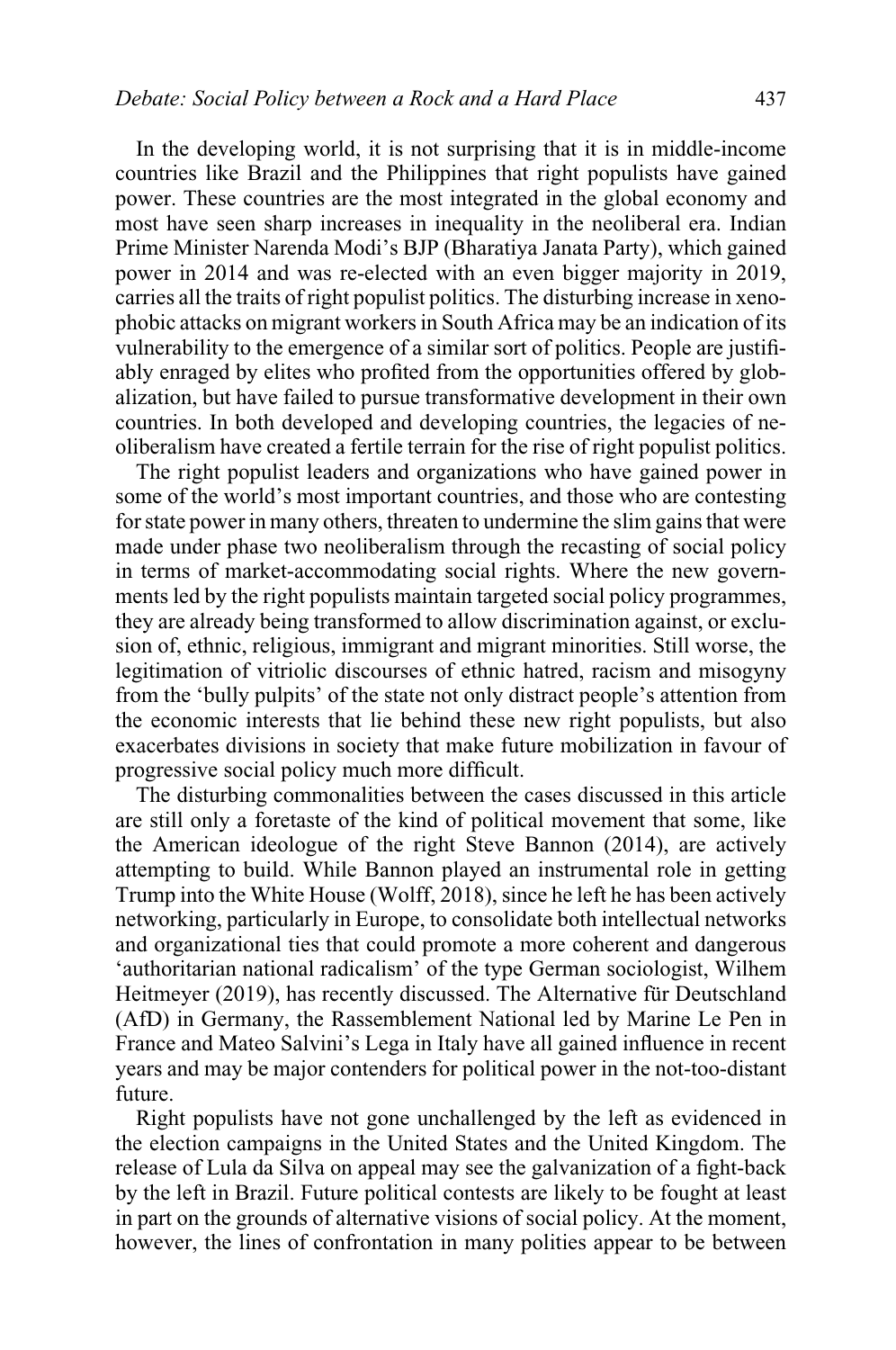the neoliberal right and the challenge of right populist politics, leaving those who aspire to develop more progressive social policy between a rock and a hard place.

#### **REFERENCES**

- Amnesty International (2019) 'They Just Kill: Ongoing Extrajudicial Executions and Other Violations in the Philippines' "War on Drugs"'. London: Amnesty International.
- Anderson, J.L. (2019) 'Jair Bolsonaro's Southern Strategy', *The New Yorker* 1 April. [www.](http://www.newyorker.com/magazine/2019/04/01/jair-bolsonaros-southern-strategy) [newyorker.com/magazine/2019/04/01/jair-bolsonaros-southern-strategy](http://www.newyorker.com/magazine/2019/04/01/jair-bolsonaros-southern-strategy)
- Aquino III, B. (2013) 'President Aquino's Veto Message on the Magna Carta of the Poor'. Senate of Philippines Official Gazette 22 March. [www.officialgazette.gov.ph/2013/03/22/president](http://www.officialgazette.gov.ph/2013/03/22/president-aquinos-veto-message-on-the-magna-carta-of-the-poor-march-22-2013/)[aquinos-veto-message-on-the-magna-carta-of-the-poor-march-22-2013/](http://www.officialgazette.gov.ph/2013/03/22/president-aquinos-veto-message-on-the-magna-carta-of-the-poor-march-22-2013/)
- Arrighi, G. (2002) 'The African Crisis: World Systemic and Regional Aspects', *New Left Review* 15(May/June): 5–36.
- Bannon, S. (2014) 'This is how Steve Bannon Sees the World'. In-depth remarks delivered by Skype at a conference held inside the Vatican in summer 2014, reproduced on BuzzFeed News 15 November 2016. [www.buzzfeednews.com/article/lesterfeder/this-is-how-steve](http://www.buzzfeednews.com/article/lesterfeder/this-is-how-steve-bannon-sees-the-entire-world)[bannon-sees-the-entire-world](http://www.buzzfeednews.com/article/lesterfeder/this-is-how-steve-bannon-sees-the-entire-world)
- Berlin, I. (1960) 'Introduction', in F. Venturi (ed.) *Roots of Revolution: A History of Populist and Socialist Movements in Nineteenth Century Russia*, pp. vii–xxx. New York: Albert Knopf.
- Betz, H.G. (1993) 'The New Politics of Resentment: Radical Right-wing Populist Parties in Western Europe', *Comparative Politics* 25(4): 413–27.
- Bimber, B. (2014) 'Digital Media in the Obama Campaigns of 2008 and 2012: Adaptation to the Personalized Political Communication Environment', *Journal of Information Technology & Politics* 11(2): 130–50.
- Breuilm, B. and R. Rozema (2009) 'Fatal Imaginations: Death Squads in Davao City and Medellin Compared', *Crime, Law and Social Change* 52: 405–24.
- CEA (2018) 'Expanding Work Requirements in Non-cash Welfare Programs'. Washington, DC: Council of Economic Advisers, Executive Office of the President of the United States. [www.whitehouse.gov/wp-content/uploads/2018/07/Expanding-Work-Requirements-in-](http://www.whitehouse.gov/wp-content/uploads/2018/07/Expanding-Work-Requirements-in-Non-Cash-Welfare-Programs.pdf)[Non-Cash-Welfare-Programs.pdf](http://www.whitehouse.gov/wp-content/uploads/2018/07/Expanding-Work-Requirements-in-Non-Cash-Welfare-Programs.pdf)
- Chang, H.J. (2002) 'Breaking the Mould: An Institutionalist Political Economy Alternative to the Neoliberal Theory of the Market and the State', *Cambridge Journal of Economics* 26(5): 539–59.
- Chiu, P.D. (2013) 'Aquino: Magna Carta of the Poor is "Mission Impossible"'. ABS-CBN News online 26 March.
- CHRP (2018) 'Inputs to the Report of the Office of the United Nations High Commissioner for Human Rights (OHCHR) on the implementation of the UN General Assembly Special Session on Drugs (UNGASS) Joint Commitment to Effectively Addressing and Countering the World Drug Problem with regard to Human Rights'. Manila: Commission on Human Rights of the Philippines.
- Conniff, M.L. (2012) 'Introduction', in M.L. Conniff (ed.) *Populism in Latin America* (2nd edn), pp. 1–22. Tuscaloosa, AL: University of Alabama Press.
- Dickinson, M.J. (2018) 'Explaining Trump's Support: What We Saw and Heard at His Campaign Rallies', *The Forum* 16(2): 171–91.
- Easterly, W. (2001) 'The Lost Decades: Developing Countries' Stagnation in Spite of Policy Reform 1980–1998', *Journal of Economic Growth* 6(2): 135–57.
- Eatwell, R. (1989) 'The Nature of the Right, 2: The Right as a Variety of "Styles of Thought"', in R. Eatwell and N. O'Sullivan (eds) *The Nature of the Right: European and American Politics and Political Thought since 1789*, pp. 62–76. New York: Continuum International Publishing.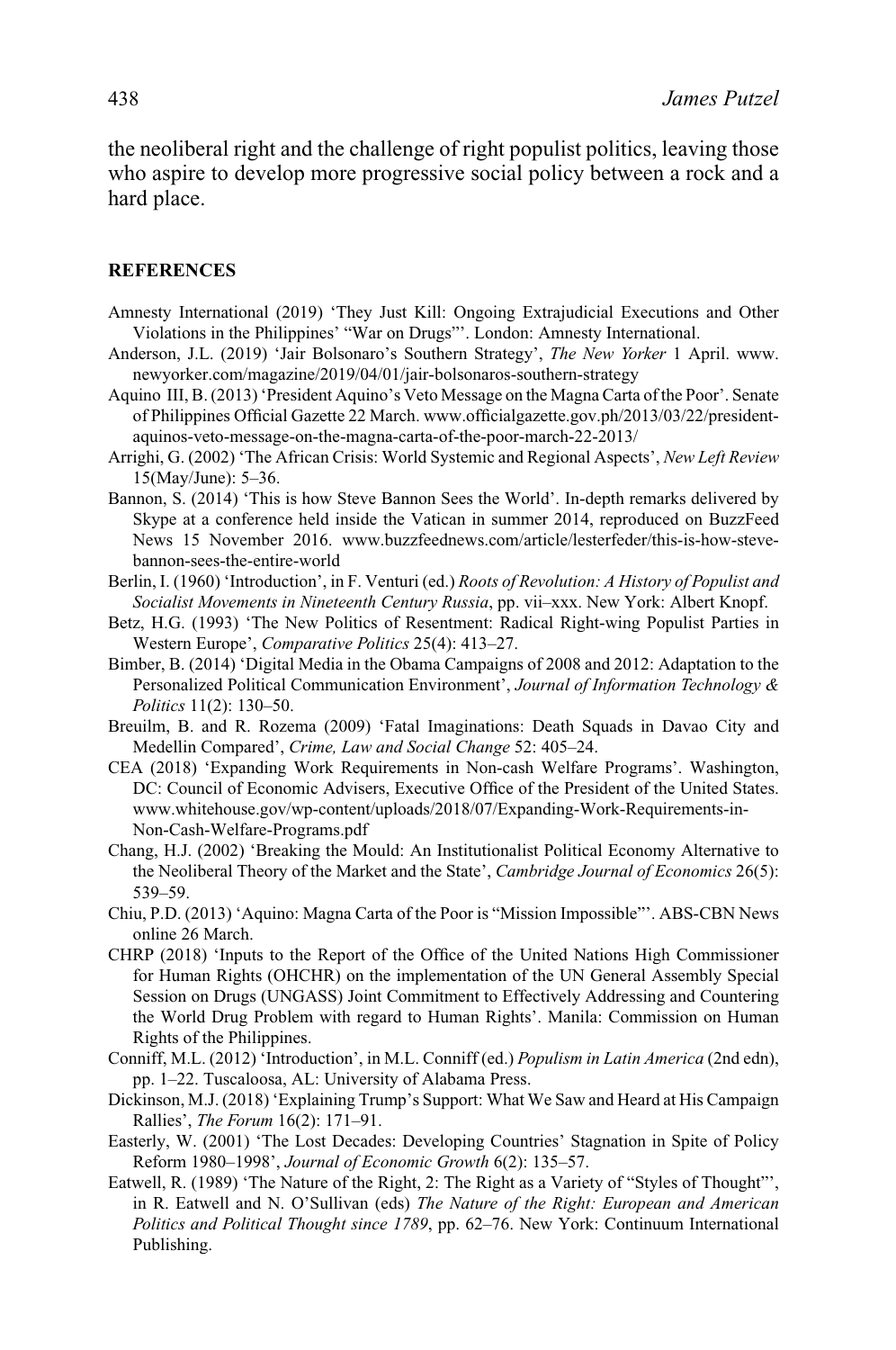- Errejón, Í. (2014) 'Ernesto Laclau, Theorist of Hegemony'. Verso blog, translated by Clement Petitjean. [www.versobooks.com/blogs/1578-ernesto-laclau-theorist-of-hegemony](http://www.versobooks.com/blogs/1578-ernesto-laclau-theorist-of-hegemony)
- Errejón, I. and C. Mouffe (2016) *Podemos: In the Name of the People*. Dagenham: Lawrence and Wishart.
- Eschle, C. and B. Maiguashca (2018) 'Theorising Feminist Organising in and against Neoliberalism: Beyond Co-optation and Resistance?', *European Journal of Politics and Gender* 1(1/2): 223–39.
- Fenger, M. (2018) 'The Social Policy Agendas of Populist Radical Right Parties in Comparative Perspective', *Journal of International and Comparative Social Policy* 34(3): 188–209.
- Fine, B. and A. Saad-Filho (2017) 'Thirteen Things You Need to Know about Neoliberalism', *Critical Sociology* 43(4/5): 685–706.
- Forrest, A. (2018) 'Jair Bolsonaro: The Worst Quotes from Brazil's Far-right Presidential Frontrunner', *Independent* 8 October. [www.independent.co.uk/news/world/americas/](http://www.independent.co.uk/news/world/americas/jair-bolsonaro-who-is-quotes-brazil-president-election-run-off-latest-a8573901.html) [jair-bolsonaro-who-is-quotes-brazil-president-election-run-off-latest-a8573901.html](http://www.independent.co.uk/news/world/americas/jair-bolsonaro-who-is-quotes-brazil-president-election-run-off-latest-a8573901.html)
- Fraser, N. (2009) 'Feminism, Capitalism and the Cunning of History', *New Left Review* 56: 97–117.
- Fraser, S. and G. Gerstle (eds) (1989) *The Rise and Fall of the New Deal Order, 1930–1980*. Princeton, NJ: Princeton University Press.
- Galbraith, James K. (2002) 'A Perfect Crime: Inequality in the Age of Globalization', *Daedalus* 131(1): 11–25.
- Gavilan, J. (2018) 'HRW: Duterte's "ShootWomen in Vagina" Remark Violates Int'l Humanitarian Law'. Rappler 12 February[.www.rappler.com/nation/195924-hrw-duterte-order-shoot](http://www.rappler.com/nation/195924-hrw-duterte-order-shoot-women-vagina-violates-international-humanitarian-law)[women-vagina-violates-international-humanitarian-law](http://www.rappler.com/nation/195924-hrw-duterte-order-shoot-women-vagina-violates-international-humanitarian-law)
- Giddens, A. (1998) *The Third Way: The Renewal of Social Democracy*. Cambridge: Polity Press.
- Gonzalez, E. and L. Leme (2019) 'Tracking the First 100 Days of Brazilian President Jair Bolsonaro'. Americas Society – Council of the Americas 11 April. [www.as-coa.org/articles/](http://www.as-coa.org/articles/tracking-first-100-days-brazilian-president-jair-bolsonaro) [tracking-first-100-days-brazilian-president-jair-bolsonaro](http://www.as-coa.org/articles/tracking-first-100-days-brazilian-president-jair-bolsonaro)
- GOP (2019) 'De Lima Elated over the Passage into Law of the Magna Carta of the Poor Bill'. Philippines Senate Press Release 25 May. Manila: Government of the Philippines. [www.senate.gov.ph/press\\_release/2019/0525\\_delima1.asp](http://www.senate.gov.ph/press_release/2019/0525_delima1.asp)
- Hall, J. (2018) 'Trump Defends his Infamous Mexican "Rapists" Comment during Rambling Speech', *The Independent* 6 April. [www.indy100.com/article/trump-defends-his-infamous](http://www.indy100.com/article/trump-defends-his-infamous-mexican-rapist-comment-during-rambling-speech-8291591)[mexican-rapist-comment-during-rambling-speech-8291591](http://www.indy100.com/article/trump-defends-his-infamous-mexican-rapist-comment-during-rambling-speech-8291591)
- Heitmeyer, W. (2019) 'Warum der Begriff "Rechtspopulismus" verharmlosend ist' ['Why the Term "Right-wing Populism" is Trivializing'], *Spiegel* 24 August. [www.spiegel.de/kultur/](http://www.spiegel.de/kultur/gesellschaft/wilhelm-heitmeyer-warum-der-begriff-rechtspopulismus-verharmlosend-ist-a-1283003.html) [gesellschaft/wilhelm-heitmeyer-warum-der-begriff-rechtspopulismus-verharmlosend-ist-a-](http://www.spiegel.de/kultur/gesellschaft/wilhelm-heitmeyer-warum-der-begriff-rechtspopulismus-verharmlosend-ist-a-1283003.html)[1283003.html](http://www.spiegel.de/kultur/gesellschaft/wilhelm-heitmeyer-warum-der-begriff-rechtspopulismus-verharmlosend-ist-a-1283003.html)
- Hinz, K. (2019) 'Why Jair Bolsonaro's New Security Policy Endangers the Lives of Black and Marginalized Women'. Open Democracy 8 August. [www.opendemocracy.net/en/](http://www.opendemocracy.net/en/democraciaabierta/nova-pol%C3%ADtica-de-seguran%C3%A7a-de-bolsonaro-p%C3%B5e-em-risco-mulheres-negras-e-marginalizadas-en/) [democraciaabierta/nova-pol%C3%ADtica-de-seguran%C3%A7a-de-bolsonaro-p%C3%](http://www.opendemocracy.net/en/democraciaabierta/nova-pol%C3%ADtica-de-seguran%C3%A7a-de-bolsonaro-p%C3%B5e-em-risco-mulheres-negras-e-marginalizadas-en/) [B5e-em-risco-mulheres-negras-e-marginalizadas-en/](http://www.opendemocracy.net/en/democraciaabierta/nova-pol%C3%ADtica-de-seguran%C3%A7a-de-bolsonaro-p%C3%B5e-em-risco-mulheres-negras-e-marginalizadas-en/)
- Hood, C. (1991) 'A Public Management for All Seasons?', *Public Administration* 69(1): 3–19.
- Hunter, W. and T.J. Power (2019) 'Bolsonaro and Brazil's Illiberal Backlash', *Journal of Democracy* 30(1): 68–82.
- IFJ (2018) 'Underneath the Autocrats: Southeast Asia Media Freedom Report 2018'. Brussels: International Federation of Journalists.
- ITU (2018) *Measuring the Information Society Report, 2018*. Geneva: International Telecommunications Union.
- Junior, S.S. (2018) 'How Bolsa Fam´ılia Really Impacts Brazilian Elections', *The Brazilian Report* 26 October.
- Koo, H. (2016) 'The Global Middle Class: How is it Made, What Does it Represent?', *Globalizations* 13(4): 440–53.
- Krugman, P. (2018) 'Trump's War on the Poor', *New York Times* 26 April.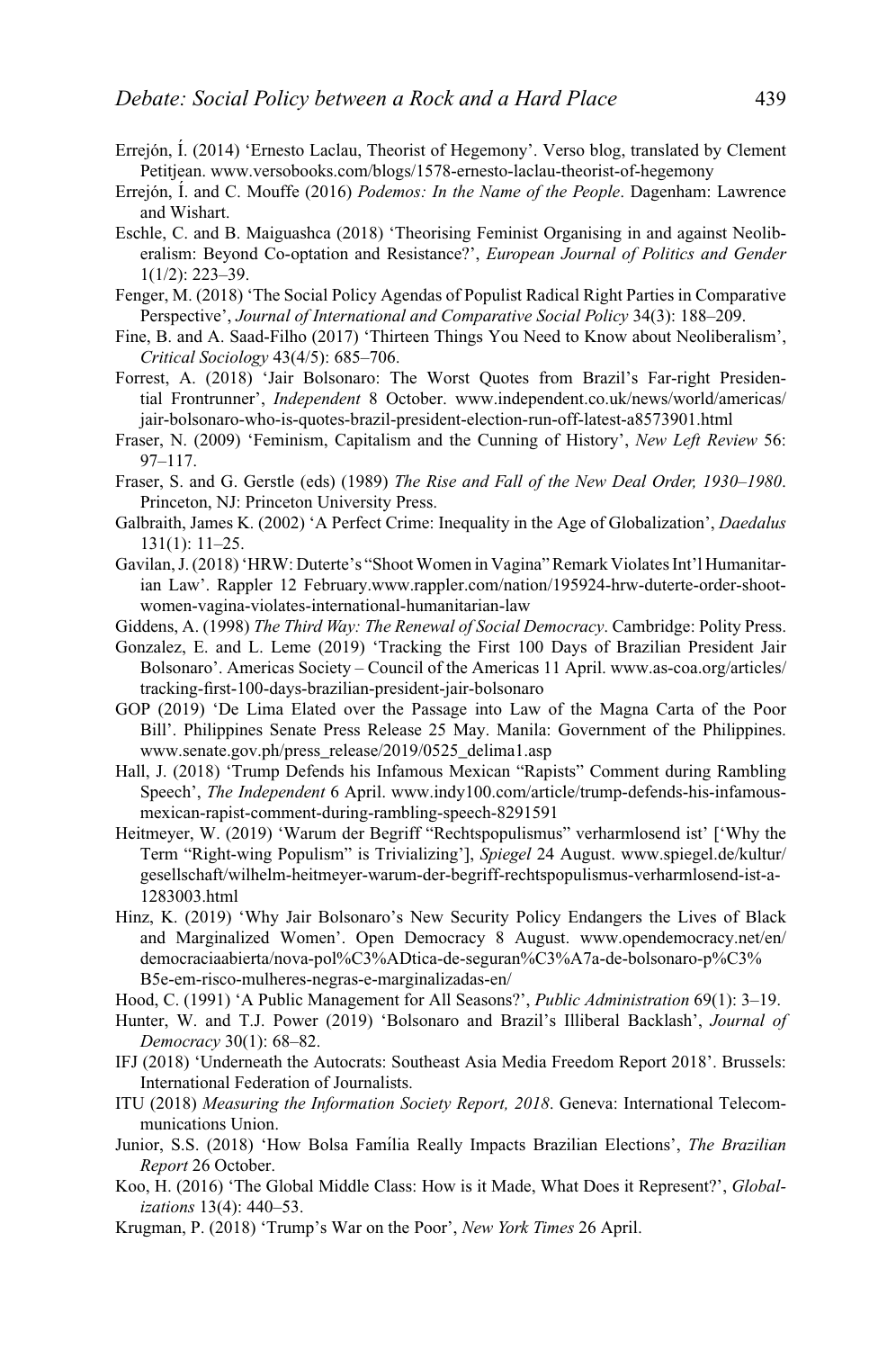- Kymlicka, W. (2013) 'Neoliberal Multiculturalism?', in P. Hall and M. Lamont (eds) *Social Resilience in the Neoliberal Era*, pp. 99–126. Cambridge: Cambridge University Press.
- Lachmann, R. (2019) 'Trump: Authoritarian, Just Another Neoliberal Republican, or Both?', *Sociologica* 89: 9–31.
- Laclau, E. (2005) *On Populist Reason*. London: Verso.
- Lange, J. (2018) '61 Things Donald Trump Has Said about Women', *The Week* 16 October. <https://theweek.com/articles/655770/61-things-donald-trump-said-about-women>
- Leal, P.H. (2017) 'Bolsonaro and the Brazilian Far Right'. Open Democracy 24 April. [www.opendemocracy.net/en/democraciaabierta/bolsonaro-and-brazilian-far-right/](http://www.opendemocracy.net/en/democraciaabierta/bolsonaro-and-brazilian-far-right/)
- Lukes, S. (2003/2008) 'Epilogue: The Grand Dichotomy of the Twentieth Century', in T. Ball and R. Bellamy (eds) *The Cambridge History of Twentieth Century Political Thought*, pp. 602–26. Electronic edition.
- McClean, N. (2017) *Democracy in Chains: The Deep History of the Radical Right's Plan for America*. London: Scribe.
- MGI (2016) 'Poorer than their Parents? Flat or Falling Incomes in Advanced Economies'. McKinsey Global Institute Report. London: McKinsey Global Institute. [www.mckinsey.com/](http://www.mckinsey.com/~/media/mckinsey/featured%20insights/Employment%20and%20Growth/Poorer%20than%20their%20parents%20A%20new%20perspective%20on%20income%20inequality/MGI-Income%20-Inequality-Executive-summary-July-2016.ashx) -[/media/mckinsey/featured%20insights/Employment%20and%20Growth/Poorer%20than](http://www.mckinsey.com/~/media/mckinsey/featured%20insights/Employment%20and%20Growth/Poorer%20than%20their%20parents%20A%20new%20perspective%20on%20income%20inequality/MGI-Income%20-Inequality-Executive-summary-July-2016.ashx) [%20their%20parents%20A%20new%20perspective%20on%20income%20inequality/](http://www.mckinsey.com/~/media/mckinsey/featured%20insights/Employment%20and%20Growth/Poorer%20than%20their%20parents%20A%20new%20perspective%20on%20income%20inequality/MGI-Income%20-Inequality-Executive-summary-July-2016.ashx) [MGI-Income%20-Inequality-Executive-summary-July-2016.ashx](http://www.mckinsey.com/~/media/mckinsey/featured%20insights/Employment%20and%20Growth/Poorer%20than%20their%20parents%20A%20new%20perspective%20on%20income%20inequality/MGI-Income%20-Inequality-Executive-summary-July-2016.ashx)
- Milanovic, B. (2003) 'The Two Faces of Globalization: Against Globalization as We Know It', *World Development* 31(4): 667–83.
- Mkandawire, T. (2005) 'Maladjusted African Economies and Globalization', *Africa Development* 30(1/2): 1–33.
- OMB (2019) 'Request for Comment on the Consumer Inflation Measures Produced by Federal Statistical Agencies'. Washington, DC: Office of Management and Budget. [www.federal](http://www.federalregister.gov/documents/2019/05/07/2019-09106/request-for-comment-on-the-consumer-inflation-measures-produced-by-federal-statistical-agencies) [register.gov/documents/2019/05/07/2019-09106/request-for-comment-on-the-consumer](http://www.federalregister.gov/documents/2019/05/07/2019-09106/request-for-comment-on-the-consumer-inflation-measures-produced-by-federal-statistical-agencies)[inflation-measures-produced-by-federal-statistical-agencies](http://www.federalregister.gov/documents/2019/05/07/2019-09106/request-for-comment-on-the-consumer-inflation-measures-produced-by-federal-statistical-agencies)
- Orbeta, A.C. and V.B. Paqueo (2016) 'Pantawid Pamilya Pilipino Program: Boon or Bane?'. PIDS Discussion Paper Series No. 2016–56. Makati City: Philippine Institute for Development Studies.
- Palma, J.G. (2003) 'Latin America during the Second Half of the Twentieth Century', in H.J. Chang (ed.) *Rethinking Development Economics*, pp. 125–51. London: Anthem Press.
- Palma, J.G. (2009) 'The Revenge of the Market on the Rentiers: Why Neo-liberal Reports of the End of History Turned out to be Premature', *Cambridge Journal of Economics* 33(4): 829–69.
- Palma, G. (2011) 'Homogeneous Middles vs. Heterogeneous Tails, and the End of the "Inverted-U": It's All about the Share of the Rich', *Development and Change* 42(1): 87–153.
- Peffer, W.A. (1893) 'The Mission of the Populist Party', *The North American Review* 157(445): 665–78. Periodicals Archive Online.
- Petras, J. (1999) 'Globalization: A Critical Analysis', *Journal of Contemporary Asia* 29(1): 3–37.
- Piketty, T. (2014) *Capital in the Twenty-first Century*. Cambridge, MA: Harvard University Press.
- *Politico Magazine* (2018) 'What Charlottesville Changed', *Politico Magazine* 12 August. [www.](http://www.politico.com/magazine/story/2018/08/12/charlottesville-anniversary-supremacists-protests-dc-virginia-219353) [politico.com/magazine/story/2018/08/12/charlottesville-anniversary-supremacists-protests](http://www.politico.com/magazine/story/2018/08/12/charlottesville-anniversary-supremacists-protests-dc-virginia-219353)[dc-virginia-219353](http://www.politico.com/magazine/story/2018/08/12/charlottesville-anniversary-supremacists-protests-dc-virginia-219353)
- Putzel, J. (2016) 'Can Duterte's "Populism" Bring Lasting Peace, Development?', *Inquirer* 28 August.<https://opinion.inquirer.net/96846/can-it-bring-lasting-peace-development>
- Ranada, P. (2016) 'VIRAL: Video of Duterte Joking about Raped Australian Woman'. Rappler 17 April. [www.rappler.com/nation/politics/elections/2016/129784-viral-video-duterte-joke](http://www.rappler.com/nation/politics/elections/2016/129784-viral-video-duterte-joke-australian-woman-rape)[australian-woman-rape](http://www.rappler.com/nation/politics/elections/2016/129784-viral-video-duterte-joke-australian-woman-rape)
- Rappler (2017) 'Duterte: "I alone" Responsible for Martial Law Aftermath'. Rappler 26 May. [www.rappler.com/nation/171019-duterte-responsible-martial-law-aftermath](http://www.rappler.com/nation/171019-duterte-responsible-martial-law-aftermath)